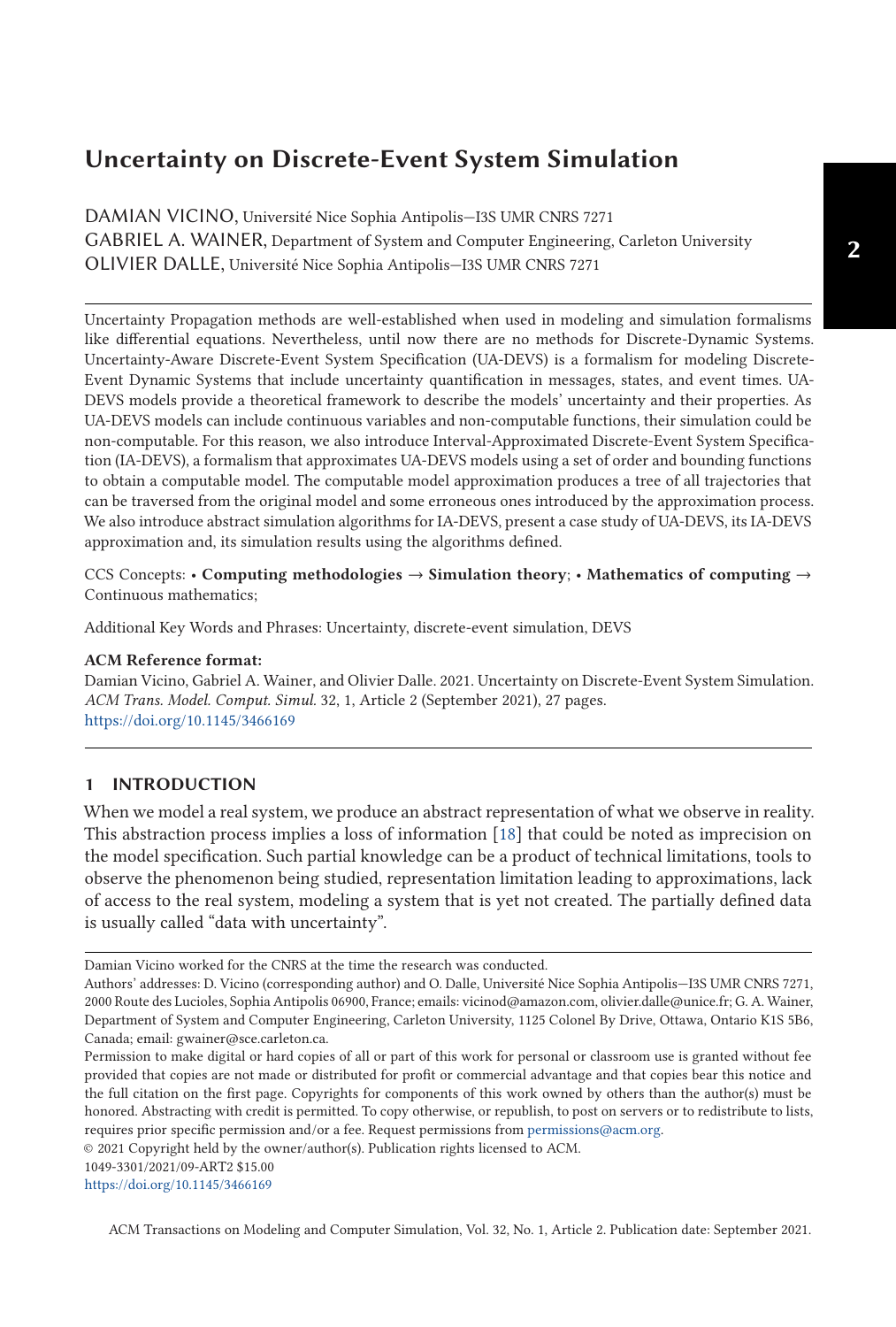In many areas, data uncertainty can be characterized mathematically, and the uncertainty of the virtual experiments can be computed from the components of the virtual experiment. This computation is known as "Uncertainty Propagation". For example, data collected for continuous magnitudes are known to be inexact [\[1\]](#page-26-0), however, they are used in science and engineering every day.

The **International Bureau of Weights and Measures** (**BIPM**) proposes to capture the imprecision as a set including all possible values attributed to a measurand. We call this set of values the "uncertainty quantification" of the "measurement result" [\[2\]](#page-26-0). The concepts of uncertainty and uncertainty propagation can be used also outside of the Metrology domain. We can easily use them to characterize approximated discrete data sets or to describe theoretical conjectures.

There are well-established methods for studying Uncertainty Propagation in continuous models, and uncertainty in discrete-time models can be studied by exploring each set of values in the uncertainty quantification. Nevertheless, there are no methods for the propagation of uncertainty in **Discrete-Event Dynamic Systems** (**DEDS**). This research presents a family of formalisms based on **Discrete-Event System Specification** (**DEVS**), a universal formalism for DEDS [\[20\]](#page-26-0).

As there are no formalisms for specifying uncertainty in DEDS models, there are no DEDS simulators with uncertainty propagation mechanisms. Thus, in [\[17\]](#page-26-0) we proposed a simulation method to propagate the uncertainty of a set of uncertain exogenous events. Here, we extend those concepts and introduce **Uncertainty-Aware DEVS** (**UA-DEVS**), a formalism that can be used to model DEDS including uncertainty quantifications. UA-DEVS allows the modeler to describe uncertainty for the variables used to represent time, states, and messages by using sets that represent uncertain values.

As we will discuss in Section [3,](#page-7-0) UA-DEVS models have no restrictions on cardinality, and they can contain non-numerable elements, allowing one to think about the model more intuitively. As well, this allows studying the model's properties without compromising accuracy at the modeling level. Although this can be done to improve computational costs, it normally carries a cost: the models built are complex to understand, as they need to include computational artifacts related to the simulation process, which is not needed with UA-DEVS.

From here on, we will say that a formalism is *simulable* when we can find a method that, when conducting virtual experiments, generates a set of trajectories (i.e., we can formally prove that we can generate the trajectories). Similarly, we will say that a formalism is *simulatable* when the method used for generating the trajectories can be automated to be executed in computers (i.e., without human intervention).

Since UA-DEVS can generate an infinite unsorted and non-continuous set of states in a single simulation step, we can say that the formalism is simulable, but not simulatable. This means that UA-DEVS can be used for defining models formally that can generate trajectories that can be defined formally, but there is no mechanism to execute those formal models in a computer using an algorithm to generate such trajectories. We thus also need to define a simulatable formalism, that we named **Interval-Approximated DEVS** (**IA-DEVS**), which approximates the formal UA-DEVS models but allows the models to be simulated on computers. Converting a UA-DEVS model to an IA-DEVS model only requires adding a few functions to the model definition. These functions are based on intervals in place of arbitrary sets for the simulation variables. We need to define an abstract simulation algorithm for IA-DEVS that guarantee that the approximation errors do not exclude any trajectory from the UA-DEVS model been approximated. However, UA-DEVS allows us to model the system and describe its uncertainty properties as accurately as possible. And, IA-DEVS can be used to construct multiple approximations based on computational constraints (time, memory, etc.). This separation of concerns allows the domain expert to define the model once, and then we can iterate its simulatable approximations without losing sight of the expected model behavior.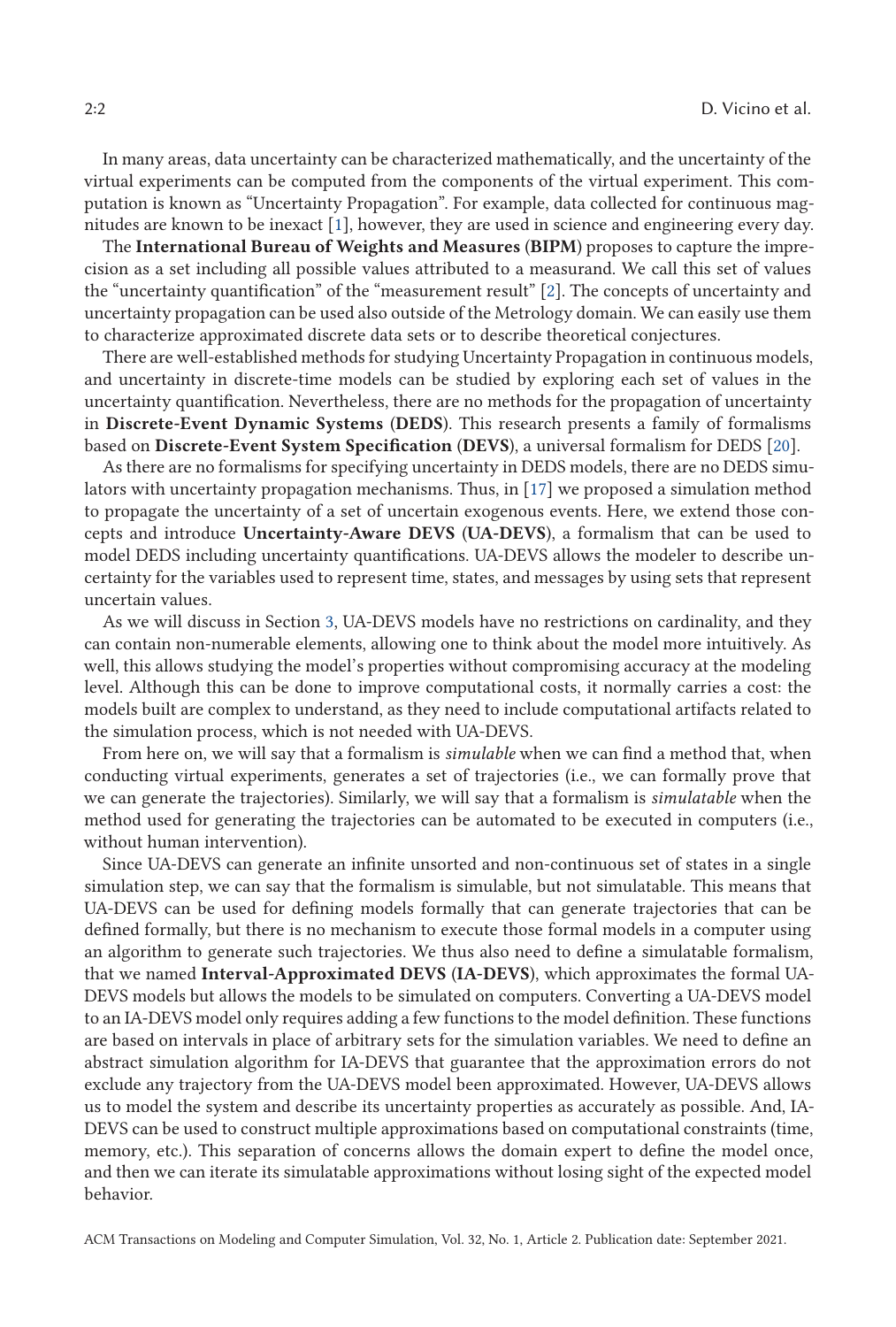<span id="page-2-0"></span>The rest of the article is organized as follows: In Section 2, we present background and related work relevant for our research; in Section [3,](#page-7-0) we present the formal specification of UA-DEVS models; in Section [4,](#page-10-0) we present the formal specification of IA-DEVS models; in Section [5,](#page-14-0) we explain how to obtain an approximated IA-DEVS model from a UA-DEVS; in Section [6,](#page-16-0) we present the algorithms to simulate IA-DEVS models; in Section [7,](#page-21-0) we present a case study; and in Section [8,](#page-25-0) we discuss conclusions and future work.

# **2 BACKGROUND**

#### **2.1 Uncertainty Theory**

Uncertainty is a concept used to describe incomplete knowledge, partial unknowns, and vague definitions. For example, we introduce uncertainty in colloquial language when we use phrases like "approximately one meter", or "around 39 Celsius". In technical environments, we introduce uncertainty to measure magnitudes [\[1,](#page-26-0) [2\]](#page-26-0).

A common source of uncertainty for **modeling and Simulation** (**M&S**) is that we use real systems measurements. In Metrology, the science of measurements and its applications, the True Value of a measure (i.e., the single value obtained with perfect accuracy) cannot be known. The measurement results of a magnitude must include quantification of its uncertainty as described in *Guide to the Expression of Uncertainty in Measurement* [\[1\]](#page-26-0) published by the Bureau International des Poids and Measures (BIPM, an international agency for standardizing international Units). According to BIPM [\[1\]](#page-26-0), a measurement result can be described as a set that includes all the reasonable values that could be assigned to the measurand (the target of the measure). Uncertainty concepts are also used in other areas that can benefit from Simulation, as for designing innovative technologies [\[19\]](#page-26-0), and for describing tolerance descriptions in industrial Quality Assurance [\[13\]](#page-26-0), and so on.

*Uncertainty Theory* [\[9\]](#page-26-0) presents an axiomatic definition of Uncertainty whose core concepts are the Uncertainty Measure, Uncertain Variables, and Uncertainty Distributions. The Uncertainty Measure is based on the degree of belief over an uncertain event. Uncertainty Variables represent imprecise quantities. Finally, Uncertainty Distributions model how a belief distribution is interpreted. It is a common misconception that uncertainty can be modeled using fuzzy logic or stochastic models. However, it was showed uncertainty does not behave like any of them [\[9\]](#page-26-0).

#### **2.2 Discrete-Event System Specification**

DEVS [\[20\]](#page-26-0) is a formalism for modeling Discrete-Event Systems that provides a formal specification for hierarchical modeling and an abstract method to simulate legitimate models. The simulator is independent of the models, and it has been proven to simulate the DEVS models correctly. In DEVS, a model is built as a hierarchy of two kinds of components: atomic models and coupled models.

In DEVS, the atomic models are defined as a tuple  $A = \langle X, Y, S, \delta_{int}, \delta_{ext}, \lambda, ta \rangle$  where:

*X* is the set of inputs; *Y* is the set of outputs; *S* is the set of sequential states;

 $Q = \{(s, e) | s \in S, 0 \le e \le ta(s)\}\$  is the total state set (where *e* is the time elapsed since last transition);

 $\delta_{int}: S \to S$  is the internal transition function;  $\delta_{ext}: Q \times X \to S$  is the external transition function;

 $\lambda$  : *S*  $\rightarrow$  *Y* is the output function; *ta* : *S*  $\rightarrow$   $\mathbb{R}^+$  is the time advance function.

It is a common misconception to believe that *S*, the sequential state set of DEVS models, must be discrete. The set *S* can be defined as an arbitrary set of values that is not required to be discrete [\[20,](#page-26-0) Section 4.1]. In [\[20\]](#page-26-0) the authors introduce various models using *S* defined over an uncountable set.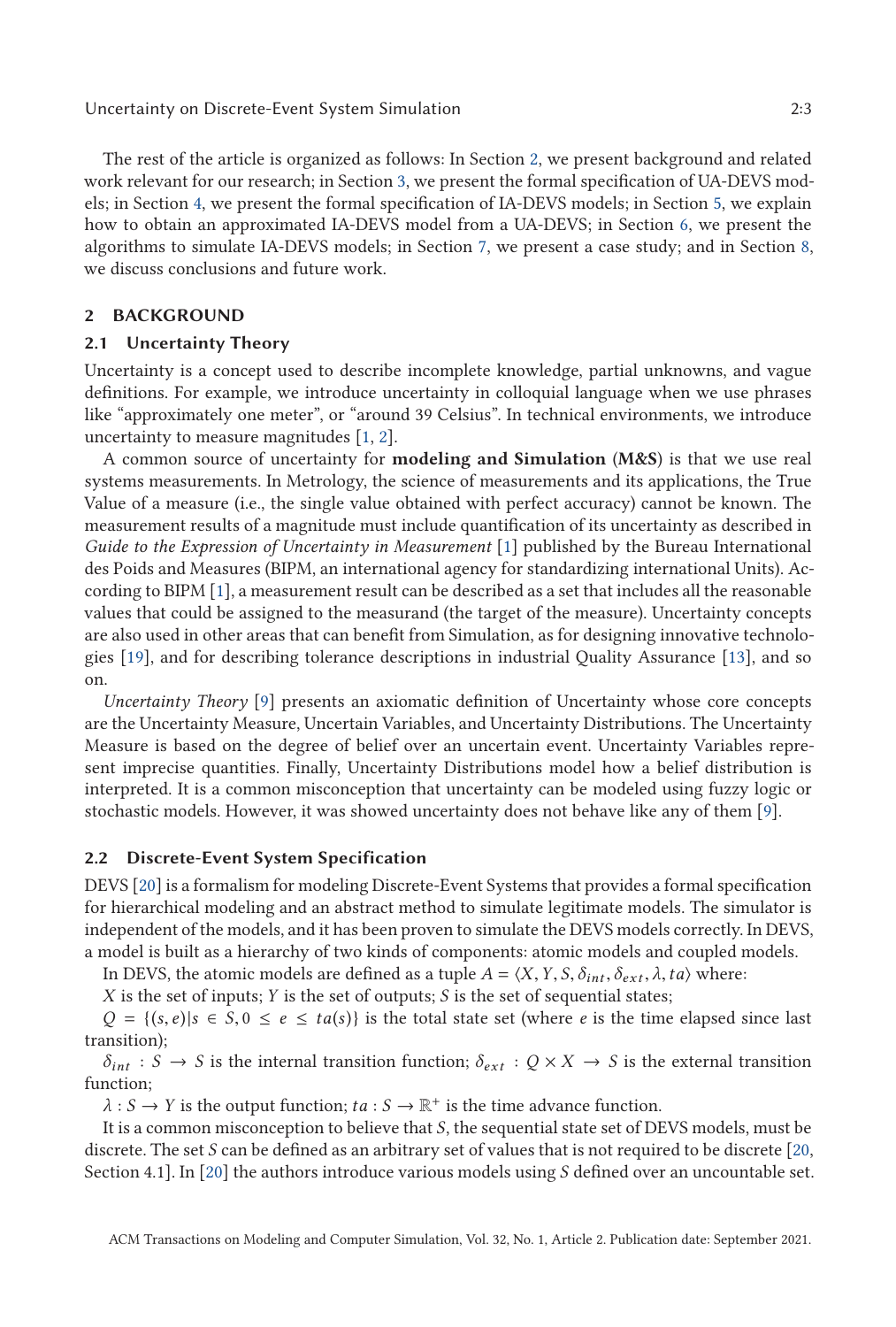DEVS is defined as a DEDS because, even for models with uncountable possible values in *S*, the trajectories generated only visit a discrete set of events in that set.

As we need to use these theoretical concepts, we now discuss a classic example of a DEVS model that will be used to explain uncertainty ideas. This model, called *Processor* in the DEVS literature [\[20\]](#page-26-0), uses an *S* set defined over an uncountable set. It represents a server that receives jobs to be executed. Each job takes a fixed time to run. In case the Processor is busy and a new job is received, the new job is queued until the current one is completed. Each job completion generates an output.

Therefore, the model *Processor*<sub>process\_duration</sub> =  $\langle X, Y, S, \delta_{int}, \delta_{ext}, \lambda, ta \rangle$ , can be defined as  $X = Y = N$ ;

 $S = \langle TOCJ, QJ \rangle$  where: *TOCJ* (Time Of Current Job) represents the time ( $\mathbb{R}^+$ ) until the current job started processing; *Q J* (Queue of Jobs) is a queue of processes, each of which is a value in N;  $\delta_{int}(s) = \langle$ *process duration*, *s*.*Q J*.*dequeue f irst*;

 $\delta_{ext}(s, e, x) = \text{if } (s. QJ.size = 0) \text{ then } (0, S.OJ. queue(x)) \text{ else } (s. TOCJ + e, s. QJ. queue(x))$ ;

 $\lambda(s) = s \cdot QJ \cdot f \text{irst}$ ;  $ta(s) = \text{if } (s \cdot QJ \cdot size = 0)$  then ∞ else *process\_duration* − *s*.*TOCI*.

Here, *process*\_*duration* defines a fixed amount of time that each job needs to be processed. The inputs (*X*) are Natural numbers, each of which identifies a process in the queue. The outputs (*Y*) are Natural numbers identifying the processes that are completed. The sequential state set (*S*) is represented as the Cartesian product of Reals by the power set of jobs. For simplicity, we call*TOC J* the first component of elements in *S*, a Real number that represents how long the process has been active. We name the second component *Q J*, a list of jobs to be processed. *TOC J* is needed because time is local to the model, and the elapsed time of the model (*e*) is reset after each event is processed. In addition, as the first element of the pair is a Real number, the sequential state set is not discrete. This is not a problem: DEVS only needs trajectories to visit discrete states to be legitimate.

The internal transition function  $(\delta_{int})$ , which is executed at the end of processing a job, dequeues the next job from the head of *Q J* and resets the processed time counter. The simulation algorithm will never call this function if the model is passive (which is represented using a time advance of infinity). The model is passive when there are no jobs in the queue. When the external transition function  $(\delta_{ext})$  receives an external event (i.e., a new process), it queues it for processing. If the queue was empty at that time, the process starts immediately, and the counter (*TOC J*) is reset; otherwise, the timer is set to the time representing what was processed before, plus the elapsed time since the last event. The output function  $(\lambda)$  executes when a job is completely processed and transmits the identifier of the first job in the queue. The time advance function (*ta*) computes the remaining time until the end of the current job (if there are any jobs left in the queue). As discussed earlier, when there are no jobs in the queue, *ta* returns  $\infty^+$ , indicating that the model is passive.

We also use a Generator model [\[20\]](#page-26-0). In its simplest form, it receives no input, and it outputs the same value periodically, like a clock in an electronic component.

In DEVS, the model *Generator*<sub>*period*</sub> =  $\langle X, Y, S, \delta_{int}, \delta_{ext}, \lambda, ta \rangle$ , can be defined as  $X = \mathbb{R}$ ;  $Y = \{1\}$ ;  $Y = \{1\};$ 

*S* = {*r*|*r* ∈  $\mathbb{R}^+$  ∧ *r* < *period*} where *period* ∈  $\mathbb{R}^+$  is the period between generated values;<br>  $\delta_{int}(s) = 0$ ;  $\delta_{ext}(s, e, x) = s + e$ ;  $\lambda(s) = 1$ ;  $ta(s) = period - s$ .

 $\delta_{int}(s) = 0;$   $\delta_{ext}(s, e, x) = s + e;$   $\lambda(s) = 1;$   $ta(s) = period - s.$ <br>Any real number is a valid input: None are expected, and if any is received, it is ignored. The output is a single value (in this example, number 1), repeated periodically. To keep the period aligned to the absolute timeline, we need to keep track of the possible interruptions, as we did with the *Processor*. Then, we accumulate the time advance in *S*. The function  $\delta_{int}$  resets the counter after each output. The function *δext* keeps track of time advances when an external event is received (and ignored, as explained). Function *λ* always outputs the value 1. The time advance function *ta* uses the value stored in *S* and the specified period to schedule the next output.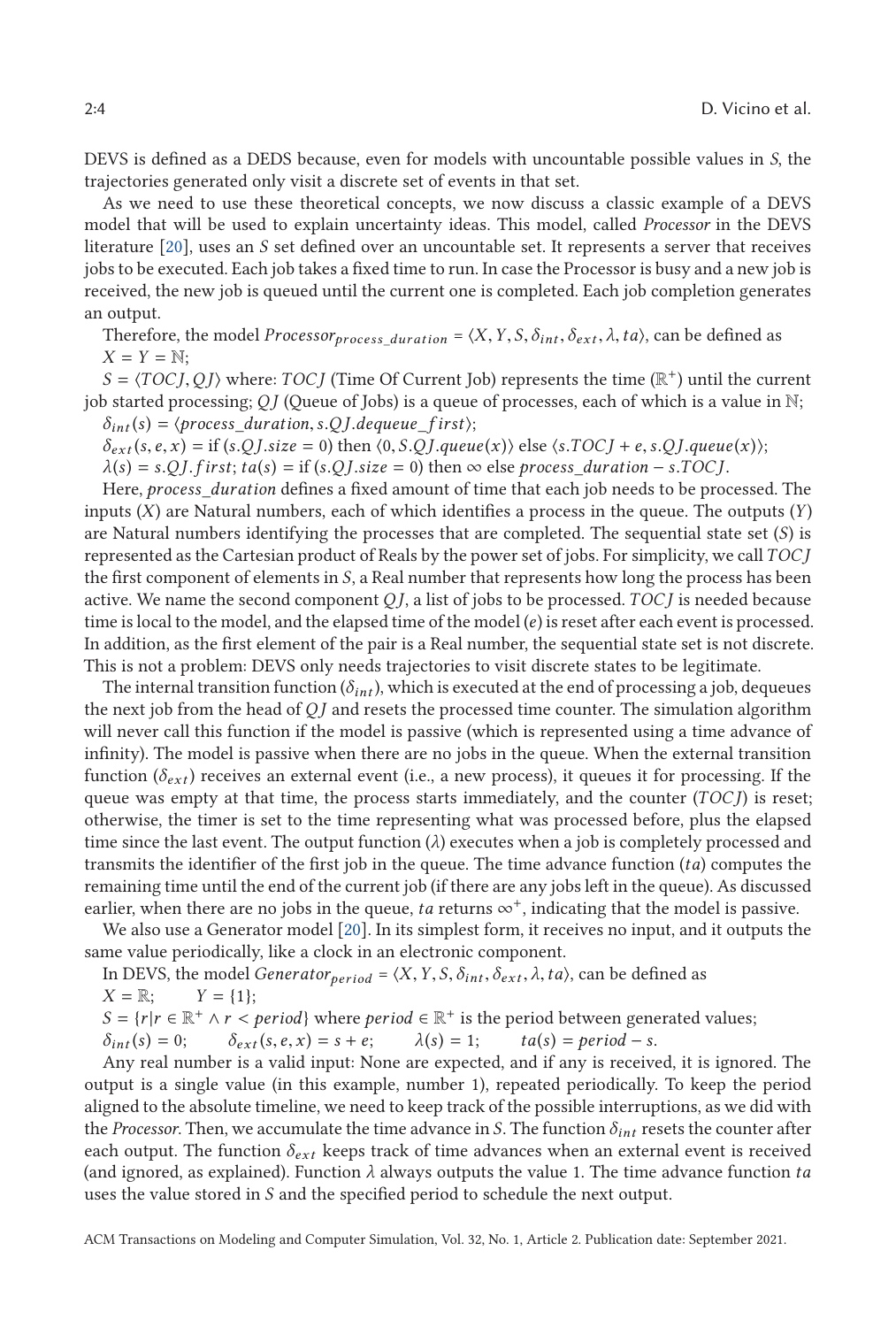<span id="page-4-0"></span>

Fig. 1. Coupled model C.

Coupled models are used to compose models hierarchically in DEVS. We next present how these models can be combined into a larger model to produce an emergent behavior of their collaborations. A coupled model is defined by a set of DEVS sub-models and a description of how these sub-models interact with each other [\[20\]](#page-26-0). Formally, a coupled Model is defined as a tuple  $C = \langle X, Y, D, M, I, Z, SELECT \rangle$  where:

*X* is the set of input values; *Y* is the set of output values;

*D* is an index for the DEVS component models of the coupled model (which can be atomic or coupled);

 $M = \{M_d | d \in D\}$  is a tuple of DEVS models as defined previously;

For each  $d \in (D \cup \{self\}), I_d$  is the influencer set of  $d, I_d \subseteq (D \cup \{self\}), d \notin I_d$ <br>For each  $i \in I$ ,  $Z_i$ , is the *i* to d output translation function with For each  $i \in I_d$ ,  $Z_{i,d}$  is the i to d output translation function with:

 $Z_i$ ,  $d: X \rightarrow M_d$ .*X*  $Z_{i,d}: M_i.Y \to Y$  $Z_{i,d}: M_i.Y \to M_d.X$  otherwise, known as the internal coupling; if  $i = self$ , known as the external input coupling, if  $d = self$ , known as the external output coupling,

*SELECT* :  $(\mathcal{P}(D) - \emptyset) \rightarrow D$  is the tie-breaker function that sets priority in case of simultaneous events.

Here, the model uses *X* and *Y* input/output sets to build a modular interface to couple models with each other. The coupled model uses an index of its components, named *D*. The *M* set identifies each of the coupled model subcomponents, and associates them to the index set *D*. For each model in the set, we define the influencer set *I*, which defines how models in the coupled models are connected. Using the *I* set, we build the *Z* translation function, which defines how to connect the outputs in one model and convert them into inputs into another. The *SELECT* function acts as a tie-breaker in the case that two or more models are activated simultaneously: it decides which of the sub-models execute first. Let us consider this definition in the example shown in Figure 1. Here, we connect four Generators sending jobs to a single Processor. Each Generator has a period of 1,000 ms, and the Processor can process one job every 250 ms. The formal specification for this coupled model is defined as  $C = \langle X, Y, D, M, I, Z, SELECT \rangle$  where:<br> $X = Y = \mathbb{N};$   $D = \{G1, G2, G3, G4, P\};$ 

 $X = Y = N;$   $D = \{G1, G2, G3, G4, P\};$ <br> $I_{C} = C, I_{C} = C, I_{C} = C, I_{C} = C$  $I_{G1} = C$ ,  $I_{G2} = C$ ,  $I_{G3} = C$ ,  $I_{G4} = C$ ,  $I_P = \{G1, G2, G3, G4\}$ ,  $I_C = \{P\}$ <br>*Move Move Move and Moore atomic Models:*  $M_{G1}$ ,  $M_{G2}$ ,  $M_{G3}$ ,  $M_{G4}$  and  $M_{P}$  are atomic Models;  $Z_{G1,P}(v) = \{1\}, Z_{G2,P}(v) = \{2\}, Z_{G3,P}(v) = \{3\}, Z_{G4,P}(v) = \{4\}, Z_{P,self}(v) = v;$  $G_{G1,P}(v) = v, C_{G2,P}(v) = v, C_{G3,P}(v) = v, C_{G4,P}(v) = v;$ *SELECT*(*d*) =  $min(d)$  where  $G1 < G2 < G3 < G4 < P$ .

Here, our coupled model (*C*) receives any natural number as input. The output (*Y*) is the job identifier sent by the Processor. We define the same set of values used in the Processor. The identifiers set (*D*) contains *C*, *G1*, *G2*, *G3*, *G4*, and *P*. The influencer set *P* ( $I_P$ ) which contain *G1*, *G2*, *G3*, *G4*. The influencer set of *C* (*IC*) contains *P*. The influencer set of each Generator which contains *C*. Identifiers (*D*), and influencers (*I*) can be diagramed as shown in Figure 1 for a quicker-to-read representation. The translation function (*Z*) transforms each output from a different Generator into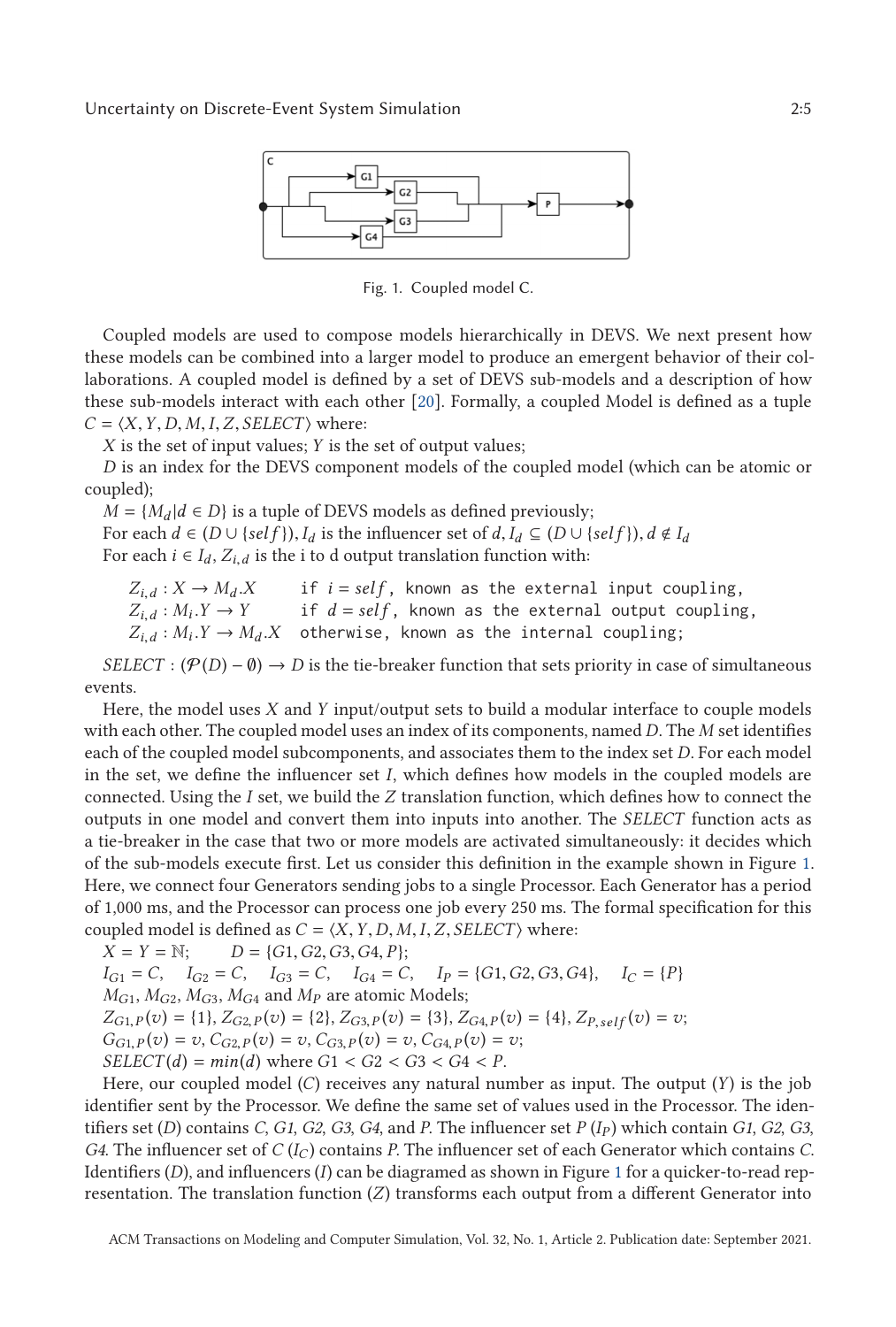a number identifying the source of the message, and it uses the identity function for values being sent from the Processor to the coupled model itself and from the coupled model to the Generators. Finally, the *SELECT* function gives priority to the execution of simultaneous events, so that any generated job is queued before any other is dequeued.

If we study the execution trajectories of this coupled model, we obtain the following results. Each second, four jobs are queued (in *P*) in order: 1, 2, 3, and 4. After 250 ms, the first job (1) is completed. After another 250 ms, the second job (2) is completed; then the third (3), and the fourth (4). Then, the internal transition (which will send its completion message) must be executed simultaneously with the queuing of four more jobs. *SELECT* gives priority to the queuing of new jobs; therefore, there are five jobs in the queue. After all the jobs are queued, the message is sent, and the fourth job (4) is dequeued. This repeats every 1,000 ms.

A property of the model is that it never has more than five jobs in the queue at the same time. An extension to the previous definitions, known as DEVS with ports, defines DEVS models with multiple ports for inputs and outputs. DEVS with ports is proven equivalent to DEVS [\[20\]](#page-26-0). In this research, we use DEVS (without ports) as we focus on the definition of uncertainty; using "classic" DEVS allows us to keep the algorithms simpler to describe and understand. However, as the specifications are equivalent, we recommend developing computer implementations supporting ports. The adaptation only needs a few syntactic replacements, and makes tools more intuitive to be used by modelers.

One of the advantages of DEVS is that all the models can be simulated by the same simulation algorithm, which follows an abstract specification defined in [\[20\]](#page-26-0). These abstract algorithms proposed by Zeigler are based on a definition consisting of three simulation entities:

- *Simulators*, which provide the mechanisms to simulate atomic models.
- *Coordinators*, which provides the mechanisms to simulate coupled models by coordinating the **Simulators** or **Coordinators** of their sub-models.
- *Root Coordinator*, which provides a top-level component to advance the simulation by advancing the time in the top coupled model.

Both **Simulators** and **Coordinators** use their own data structures to track the advance of time and the current state of the component they control. They use four functions to advance the simulation when needed. The functions are named after the messages they receive:

- *init-function* initializes all the data structures at the start of the simulation.
- *\*-function* advances the simulation because of an internal state transition.
- *x-function* represents an external event received, and it triggers an external transition.
- *y-function* processes the return messages from lower-level **Simulators** or **Coordinators** and passes them to the corresponding **Coordinators** and **Simulators**.

## **2.3 DEVS Extensions**

Several extensions have been proposed to DEVS, for example, **Parallel DEVS** (**PDEVS**) [\[3\]](#page-26-0) targets solving problems on serial computation caused by the *SELECT* function; and Finite & Deterministic DEVS [\[6\]](#page-26-0) can be used to study all reachable states based on graph theory.

Our early studies of Discrete-Event Simulation with uncertainty assumed models perfectly accurate. First, we presented an extension to DEVS with new simulation algorithms [\[15\]](#page-26-0) that allowed exogenous events with uncertainty. The events propagate uncertainty through the simulation using a branching mechanism. We then characterized a subset of DEVS models that were simulatable for every input. We called the subset Finite-Forkable DEVS. Then, we introduced new algorithms with approximation errors, simulatable for DEVS models with uncertain input events [\[17\]](#page-26-0), using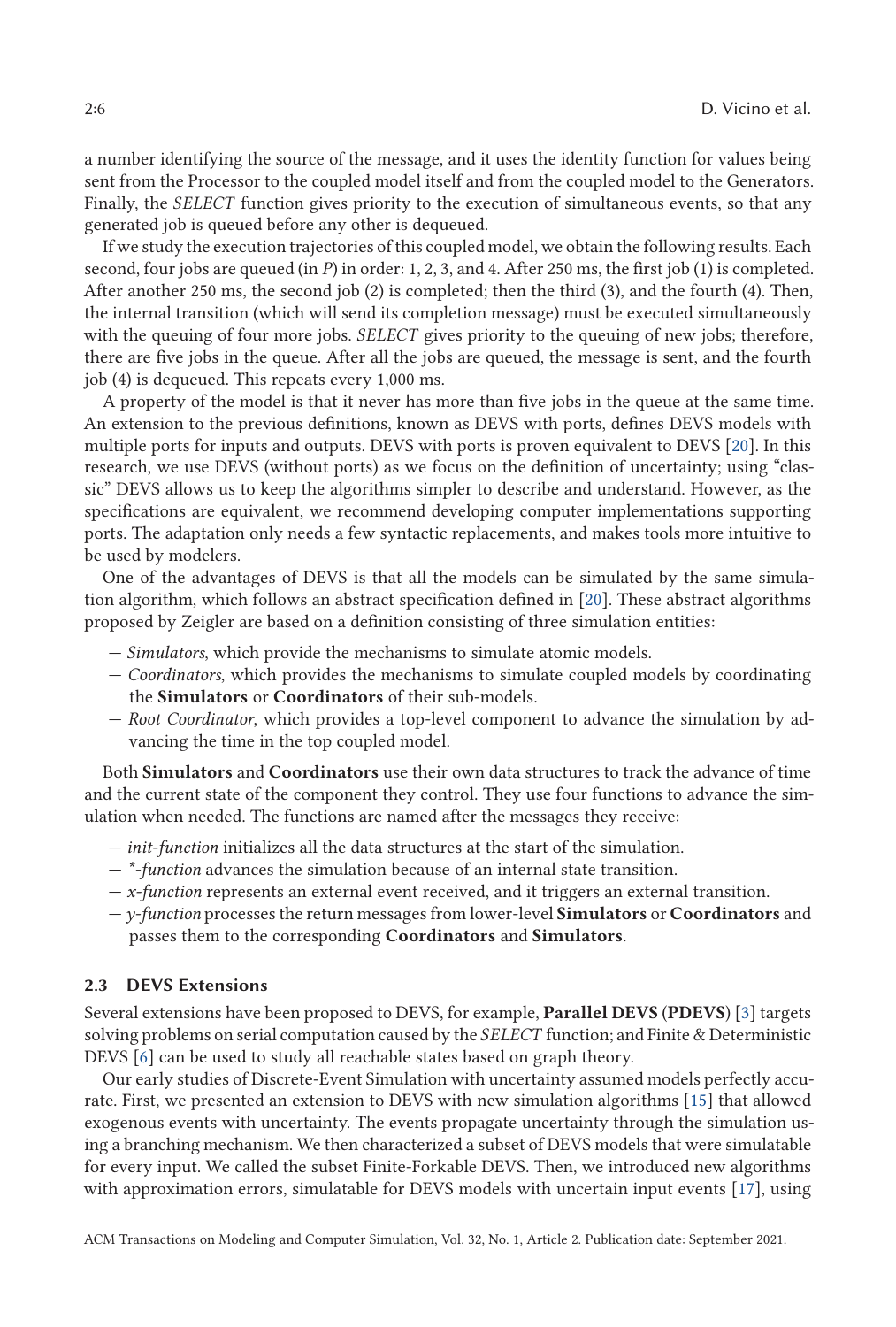order functions over the set of sequential states. Using these functions, the simulator can combine infinite reachable states into a finite number of intervals. The method can lead to unreachable states, but never misses a reachable one (similarly to propagation methods used in Continuous Systems M&S).

This research is significantly different. We propose the first system specification with uncertainty quantification for all model properties (previously we only allowed uncertainty in the inputs). In our previous research, we found out that we need to sort the functions using interval approximations. We defined a system specification to include these ordering and bounding functions, and a method to keep them separated from the model. In addition, we introduce a new intermediate specification (called IA-DEVS) that allows studying multiple approximation strategies for each model, to better understand optimization opportunities. For example, we could study the impact of using floating-point against fixed-point of a particular model without changing neither the simulator nor the model. In addition, we here introduce coordination algorithms not presented earlier.

Fujimoto et al. discussed Uncertainty and Discrete-Event Simulation [\[4,](#page-26-0) [10\]](#page-26-0). They take models defined as perfectly accurate, and they introduce artificial uncertainty intervals to the events. They use the concepts of Approximate Time and Approximate Time Event Ordering, where a common ordering used is called "Approximate Time Causal". In this ordering, two events are considered concurrent if the interval representing them has a non-empty intersection. For concurrent events, a second ordering is used, the causality relation *before than* [\[8\]](#page-26-0). This approach state that there is a relation between the simulation accuracy and uncertainty, but they do not provide tools to limit the errors, quantify the uncertainty of the results, or express qualitative information about the validity of the results. Other authors proposed to introduce uncertainty on the spatial properties of the model for obtaining speed-ups [\[5,](#page-26-0) [11\]](#page-26-0). Although these methods discuss uncertainty, the problem they are trying to solve is different than the one presented in this research. The authors introduce a method that starts from a model that is described accurately and then they introduce artificial uncertainty to generate a similar model that runs faster. The new model is not guaranteed to generate the same trajectories as the one been approximated, neither have its error bounded in any way. However, in some scenarios where the time to make a decision is tight, and one knows that the models will provide similar results, this method can be useful.

Saadawi and Wainer explored in [\[12\]](#page-26-0) replacing time data type in DEVS models by intervals and presented the RTA-DEVS extension formalism. The major limitation of replacing the time variables with intervals that represent an uncertain value is that it would be not possible to identify the next event. The algorithms in IA-DEVS focus on how to explore all the possible outcomes of different orders between those events whose uncertain interval overlap. In addition, UA-DEVS and IA-DEVS provide methods to specify uncertainty in the state, input, and output variables in addition to the time variable.

#### **2.4 Formal Notes**

In this section, we discuss a few issues related to the formal definition of DEVS models and the simulation algorithms, which have not been formally defined in the past.

— In [\[20\]](#page-26-0), the explanation of DEVS simulation algorithms focuses on the ∗, *x*, and *y* messages used to advance each step of a simulation. There is little detail given about how the initialization *init* messages are defined. In our case, *init* is a tree structure describing the hierarchy of the Model simulated. In the leaves of the tree, we keep a value from the total state set (*Q*) of each atomic model. Traversing the tree, each atomic model is initialized with its value from *Q*. We also need to have a clear definition of the use of *init* by the DEVS' simulation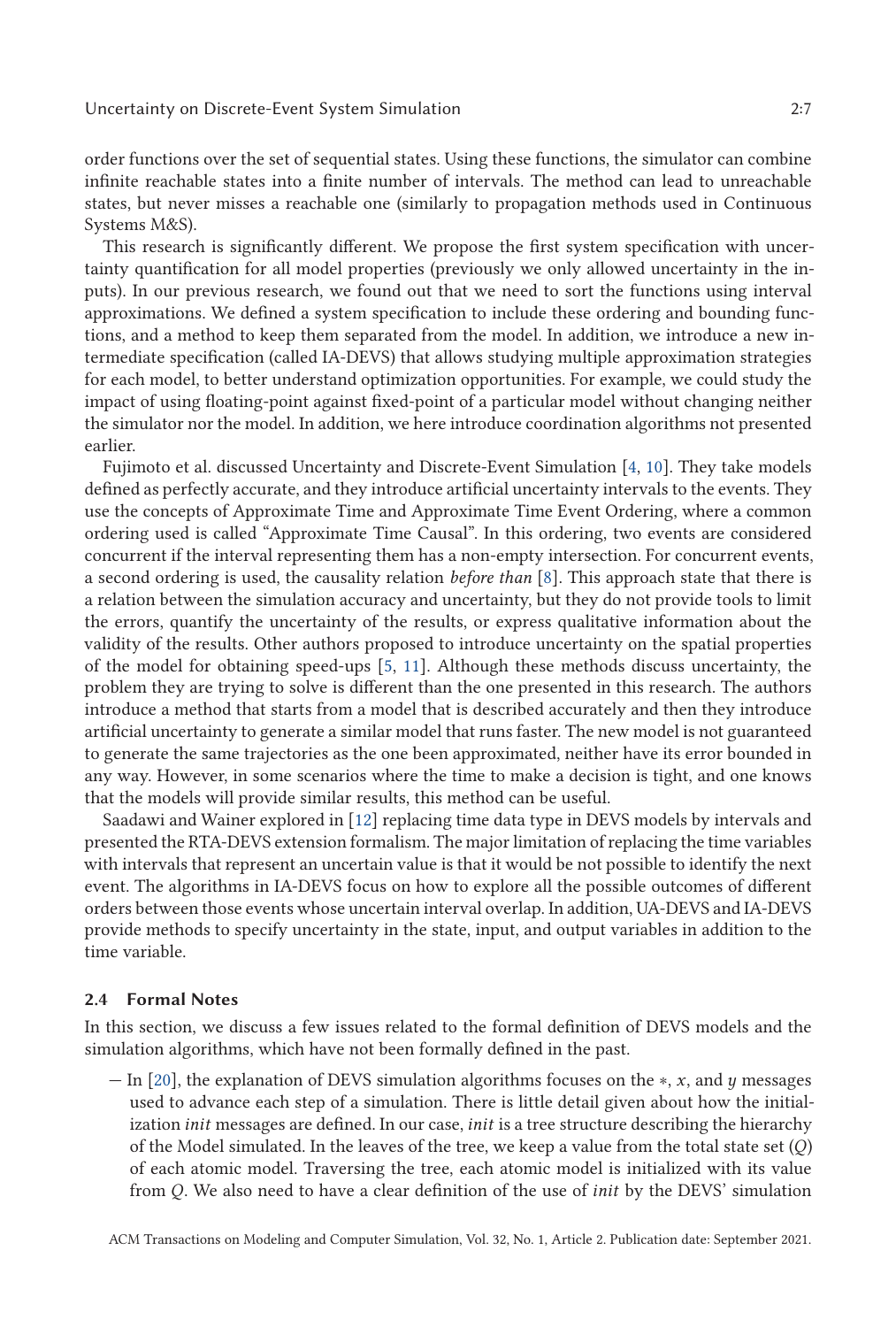<span id="page-7-0"></span>algorithms, whose purpose is defining an initial state for a simulation experiment. This initial state could be defined artificially, but also could be used for resuming a paused simulation, if the state at the time it was paused was captured.

- In the definition of DEVS, the Set Theory used for defining states and messages is never mentioned explicitly, but there are many Set Theories. In the context of this article, we follow **Zermelo–Fraenkel with the axiom of Choice** (**ZFC**) Set Theory [\[7\]](#page-26-0). ZFC theory includes the Well-Ordering Theorem, which states that there is a relation of total order for every set (i.e., every set can be well-ordered). It includes another important property: all non-empty subsets have an element that is the smallest in that order. The use of ZFC for defining our models' guarantees that we can find order functions for defining approximated models, as described in Section [4.](#page-10-0)
- Some authors refer to intervals as segments of  $\mathbb{R}$ . In the context of this research, we use the word interval as a broader definition applicable to subsets of any ordered set that could be described by an upper bound, a lower bound, and their inclusion or not.
- We adopt the following notation for common set operations.  $A^B$  refers to all possible functions from the Set *B* to the Set *A*. For example, if  $A = \{1, 2\}$  and  $B = \{2, 3\}$ , then  $A^B$  has four functions in *B*  $\rightarrow$  *A*:  $f(x) = 1$ ,  $f(x) = 2$ ,  $f(x) = x - 1$ , and  $f(x) = 4 - x$ . P(*D*) refers to the Power Set of *D* including Ø. For example, if  $D = \{1, 2\}$ , then  $\mathcal{P}(D)$  refers to  $\{\{\}, \{1\}, \{2\}, \{1, 2\}\}.$

## **3 UNCERTAINTY-AWARE DEVS (UA-DEVS)**

The UA-DEVS is a DEVS formal description that considers Uncertainty properties. Domain experts can capture the data model without worrying about the approximations needed for the simulation of experiments, or the implementation details for generating the trajectories of the simulated dynamic behavior.

UA-DEVS are also composed of behavioral models (Atomic), and Structural models (Coupled) as in DEVS. The models' input, output, state, and time variables include uncertainty. Each combination of the individual elements from the specification description specifies a DEVS model. UA-DEVS is a specification of a family of DEVS models where all models are related by describing all behaviors of systems with uncertainty.

## **3.1 Atomic Model**

In UA-DEVS, an atomic model is defined as a tuple  $\langle X, Y, S, \delta_{int}, \delta_{ext}, \lambda, ta \rangle$  where *X*, *Y*, *S*, and *Q* are defined as those in DEVS discussed in Section [2.2.](#page-2-0) Based on these, we now define

 $X_p = \mathcal{P}(X) - \emptyset$  is the set of uncertainty-aware inputs;

 $Y_p = \mathcal{P}(Y)$  is the set of uncertainty-aware outputs;

 $S_p = \mathcal{P}(S) - \emptyset$  is the set of uncertainty-aware sequential states;

 $Q_p$  :  $P(Q)$  − Ø is the set of uncertainty-aware total states;

 $\delta_{int}: S_p \to S_p$  is the internal state transition function;

 $\delta_{ext}$  :  $Q_p \times X_p \rightarrow S_p$  is the external state transition function;

 $\lambda$  :  $S_p \to Y_p$  is the output function;  $ta : S_p \to \mathcal{P}(\mathbb{R}^+)$  is the time advance function;

As discussed in the previous section,  $P$  is the notation used for the power set operator.

The definition of UA-DEVS atomic models extends classic DEVS. *X*, *Y*, *S*, and *Q* have the exact same meaning as in DEVS, and for each of them, a new power set is defined (represented with the *p* subscript). These new sets capture all the values in an uncertainty context. For example, *Y* defines values of output, while *Y<sup>p</sup>* defines all sets of output combinations that could result from propagating uncertainty during the process. In the case of*X*, *S*, and*Q*, we explicitly prohibit the use of the empty set, however, we allow it in *Y* to represent models with no outputs. The restriction is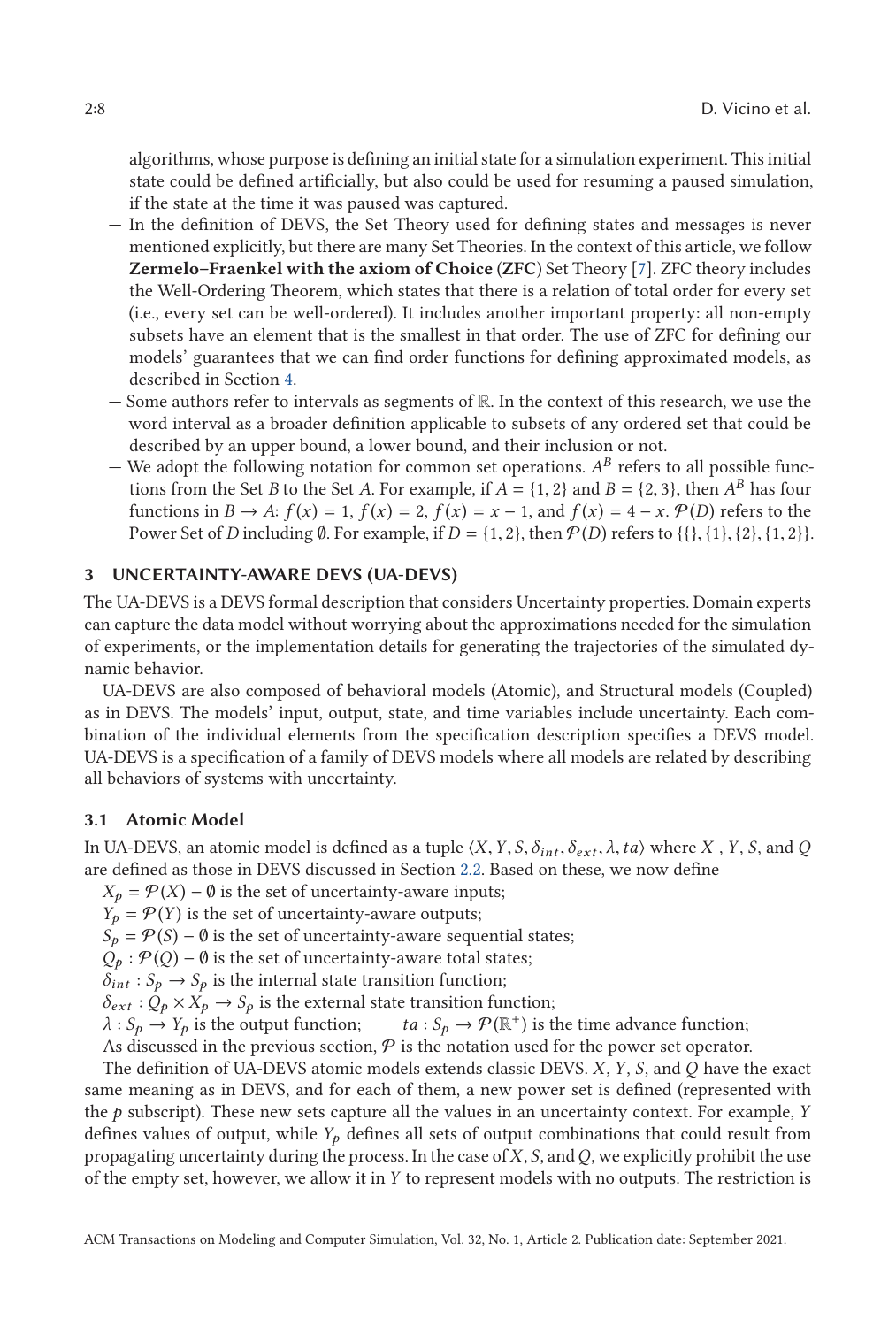based on semantics: an empty input conflicts with the meaning "not having an input", so, it should not trigger the external transition. In addition, a model with an empty state set would mean that no state was reached by the simulator, and this is an impossible situation. However, an output with no events during an internal transition is convenient for defining the complex evolution of a system.

The functions defined for UA-DEVS have domains and co-domains in  $X_p$ ,  $Y_p$ ,  $S_p$ , and  $Q_p$ . The functions must be defined from *sets of sets* to *set of sets*, allowing the representation of uncertainty in the function parameters and the results. For example, if  $S = \{0, 1\}$  then  $S_p = \{\{0\}, \{1\}, \{0, 1\}\}\$ and an internal transition function could be defined as  $\delta_{int}(s) = s \cup \{1\}$ . Here, if the previous sequential state was 0, evaluating the internal transition function adds uncertainty by returning the set of sequential states  $\{0, 1\}$ . Likewise, if the sequential state was  $\{1\}$  or  $\{0, 1\}$  the set is not altered and  $\delta_{int}$  returns the same value received by parameter.

The time advance function is defined from  $S_p$  to  $\mathcal{P}(\mathbb{R}^+)$  to account for the case where different sequential states schedule their next internal event at different times. DEVS models normally use a time advance of infinite to define a passive model (i.e., one without a scheduled future internal event). The time advance function, now with its domain in  $S_p$  and co-domain in  $\mathcal{P}(\mathbb{R}^+)$ , cannot use infinite as a value to represent passive models: infinite is not an element of the co-domain. We have two alternatives; we could specify it as a set with infinite as its only element or use the empty set to represent passive models. We prefer the latter to simplify the notation in the algorithms. For example, if we have a passive system with a future events list noted as  $\emptyset$ , and another with an event scheduled at 1,000*ms* in the future with its future events list noted as {1,000*ms*}, the union of their future events list will produce a single event at 1,000*ms* in the future, as expected, since ∅∪{1,000*ms*} = {1,000*ms*}.

In DEVS, the simulation stops if all models are passive. As mentioned earlier, this is represented using a time advance function that returns the value infinity. Similarly, in UA-DEVS a simulation reaches a final state and stops if all models are passive, which in UA-DEVS are represented with all models producing an empty set as a result of evaluating their time advance function.

Recall that events in Discrete-Event Systems always produce an instantaneous change. In UA-DEVS, events are still instantaneous, but we evaluate all the possible instants they may occur.

The following is the specification of a Generator model that sends an output approximately every 1,000*ms*. In this example, we set the uncertainty for the output to be between 997*ms* and 1,005*ms*. The output generated is one of two values, 1 or 2. Any input message (any real number) is discarded. Formally, *Generator*<sub>*UA*</sub> is an atomic model described by the tuple  $\langle X, Y, S, \delta_{int}, \delta_{ext}, \lambda, ta \rangle$  where:<br> $X = \mathbb{R}$ ;  $Y = \{1, 2\}$ ; *S* 

 $X = \mathbb{R};$   $Y = \{1, 2\};$   $S = \{r | r \in \mathbb{R}^+ \land r \le 1005ms\};$ <br>  $X_p = \mathcal{P}(\mathbb{R}) - \emptyset;$   $Y_p = \{\emptyset, \{1\}, \{2\}, \{1, 2\}\};$   $S_p = \mathcal{P}(\emptyset)$  $Y_p = \{\emptyset, \{1\}, \{2\}, \{1, 2\}\};$   $S_p = \mathcal{P}(S) - \emptyset;$   $\delta_{int}(s) = \{0\};$  $\delta_{ext}(q, x) = \{(s + e) | s \in q. state \land e \in q. time\}; \qquad \lambda(s) = \{1, 2\};$ *ta*(*s*) = {(*l* − *e*)|*l* ∈ [997, 1005]*ms* ∧ *e* ∈ *S*}.

This model is an extension with uncertainty to the DEVS Generator defined in Section [2.2.](#page-2-0) The uncertainty is presented in the output of two possible values (1 and 2) and the period between outputs, which can take values between 997*ms* and 1,005*ms*.

We define *S* as the set of real values between 0 and 1,005*ms*, which are used to keep track of the time elapsed since the last internal transition when an external event is processed. We allow the model to receive any set of real values as input message  $(X_p)$ ; however, we ignore those inputs. The definition of *Y* comes directly from the description of the model: we want to output a value of 1 or 2. The  $\delta_{int}$  function reset the elapsed time counter in the sequential state variable to {0}, since its execution indicates an output is being produced. The *δext* function ignores any input, to do so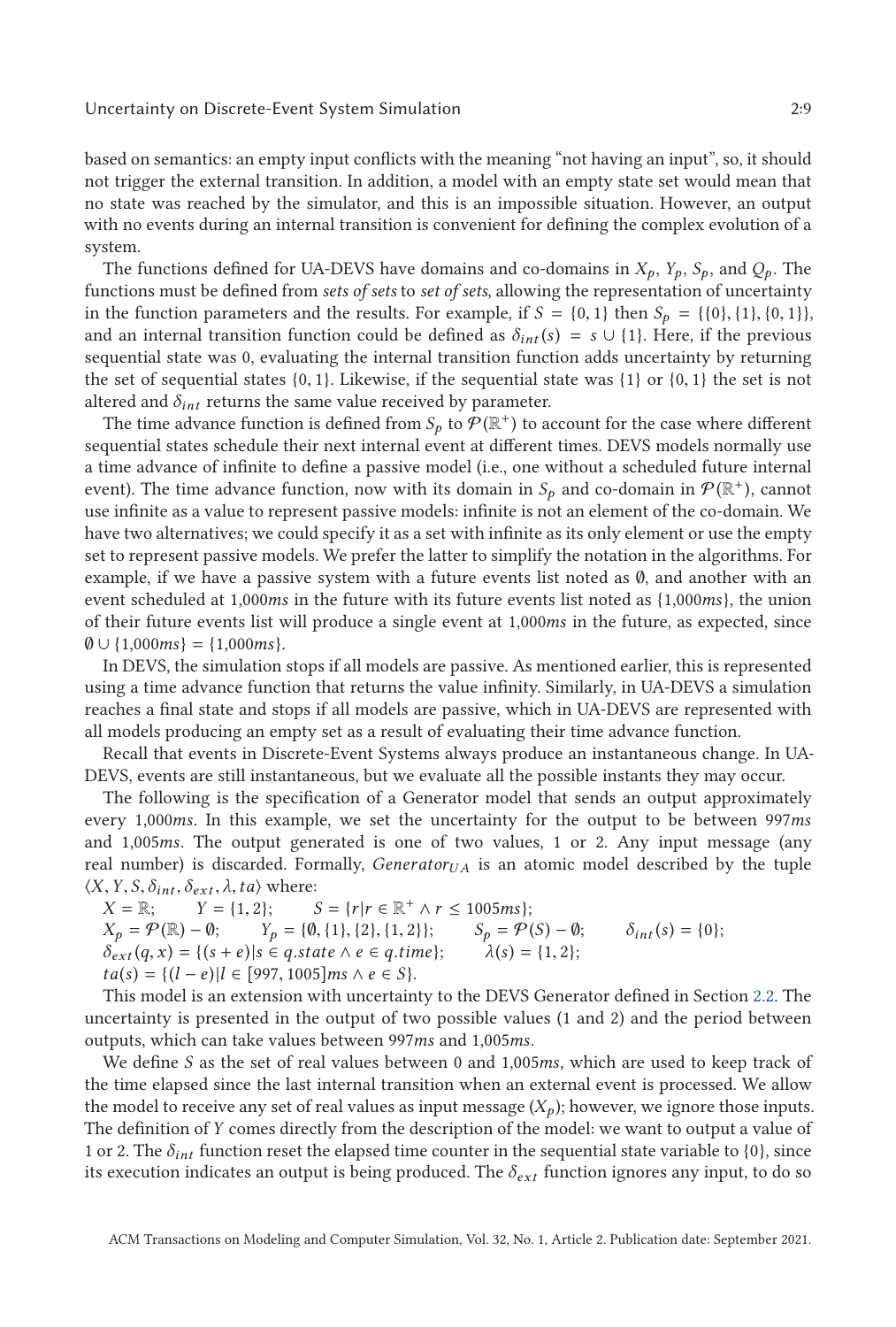it updates the elapsed time counter in the sequential state adding the value of *e* at the time it is processed. The *λ* function always outputs both *Y* values as needed by the description of the model.

Without any inputs, this model outputs {1, <sup>2</sup>} every [977, 1,005]*ms*. When there are inputs, we adjust the sequential state to hold the elapsed time since the last output, and this lets *ta* compute the difference between the next scheduled internal event and the time elapsed since the last output.  $\delta_{int}$  sets the same state in every iteration when there are no external stimuli. However, when an external event is received, *δext* executes, and new sub-sets of *S* can be assigned to the sequential state.

This model captures all specifications of classic DEVS models for the constraints of the uncertainty intervals provided. When we simulate this model, we generate a set of trajectories that includes all trajectories of every DEVS Generator model whose output is 1 or 2, and their time advance period is between 997*ms* and 1,005*ms*. In addition, other trajectories are included, for example, variants of generators with alternating time advance periods inside the range of values considered.

To show that the behavior of a DEVS Generator with a 1,000*ms* period is included in the set of trajectories of this model, we just need a syntactic replacement. This is because 1,000*ms* is included in [997, 1,005]*ms*, so it is simulated as part of all the values in the interval. Similarly, the simulation trajectories also include all those of the DEVS Generator with a period between 997*ms* and 1,005*ms*. Furthermore, the trajectories from all models with different periods between outputs but with periods between 997*ms* and 1005*ms* in all iterations are also included. The last includes asymptotic incremental models, stochastic models, and fuzzy models or chaotic models, to mention a few options.

Similarly, we can define a Processor model as the one presented in Section [2.2](#page-2-0) but with Uncertainty. In this example, our Processor propagates the values being introduced by input events with uncertainty. The processing time is 250*ms*.

Formally, *ProcessorUA* is an atomic model described by the tuple  $\langle X, Y, S, \delta_{int}, \delta_{ext}, \lambda, ta \rangle$  where:<br> $X = Y = \mathbb{N};$   $X_p = \mathcal{P}(\mathbb{N}) - \emptyset;$   $Y_p = \mathcal{P}(\mathbb{N})$  $X_p = \mathcal{P}(\mathbb{N}) - \emptyset;$ 

 $S = \langle TOCJ, QJ \rangle$  where *TOCJ* represents the time ( $\mathbb{R}^+$ ) since the current job started processing, and *QJ* is a queue of processes identified by natural numbers;

 $S_p = \mathcal{P}(S) - \emptyset$  *δ*<sub>*int*</sub>(*s*) = { $\langle 0, \text{dequeue}(k.QJ) \rangle | k \in s$ };

 $\delta_{ext}(q, x) = \{(0, queue(k.state.QJ, x)) | k \in q \land k.state.QJ.size = 0\}$ 

$$
\cup \{ \langle k.state.TOCJ + k.\mathit{elapsed}, queue(k.state.QJ,x) \rangle | k \in q \land k.\mathit{state}.QJ \neq \emptyset \};
$$

 $\lambda(s) = \{k.QJ. first|k \in s\};$   $ta(s) = \{0.25 - k.TOCJ|k \in s \wedge k.QJ \neq \emptyset\}.$ 

 $\lambda(s) = \{k.QJ.first | k \in s\};$   $ta(s) = \{0.25 - k.TOCJ | k \in s \land k.QJ \neq \emptyset\}.$ <br>Here, sets X, Y, and S are specified in the same way as in the Processor model presented in Section [2.2,](#page-2-0) but the functions have different signatures.  $\delta_{int}$  uses a set of pairs  $s \in S$ , each containing a **Time of Current Job** (**TOCJ**) and a **Queue of Jobs** (**QJ**). In every case, TOCJ is reset to 0*ms*, and the first job is dequeued from QJ. *δext* receives a sub-set of input events (*X*), and an element of the set of current total states  $Q_p$ . The total state is the product of the elapsed time since the previous event (*e*), and the set of possible sequential states (an item of  $S_p$ ). The  $\delta_{ext}$  uses those values to produce a set of new possible sequential states  $S_p$ . The new set of sequential states contains the same queues in QJ components as before with the new jobs received queued to each of them, and the TOCJ incremented the elapsed time (*e*). Alternatively, if there are no elements in the set of sequential states, a new element is added with the job in QJ and 0*ms* in TOCJ. We do not have to consider the case of  $S_p = \emptyset$  because it is not a valid  $S_p$  value by definition in UA-DEVS atomic models. The set of all outputs is obtained by reading the first element in the queue of each parin the  $S_p$  set of states. Finally, time advance is the set considering every possible TOCJ component in the received set of all possible sequential states, or in case all the queues are empty, the  $\emptyset$  indicating that the model is passive.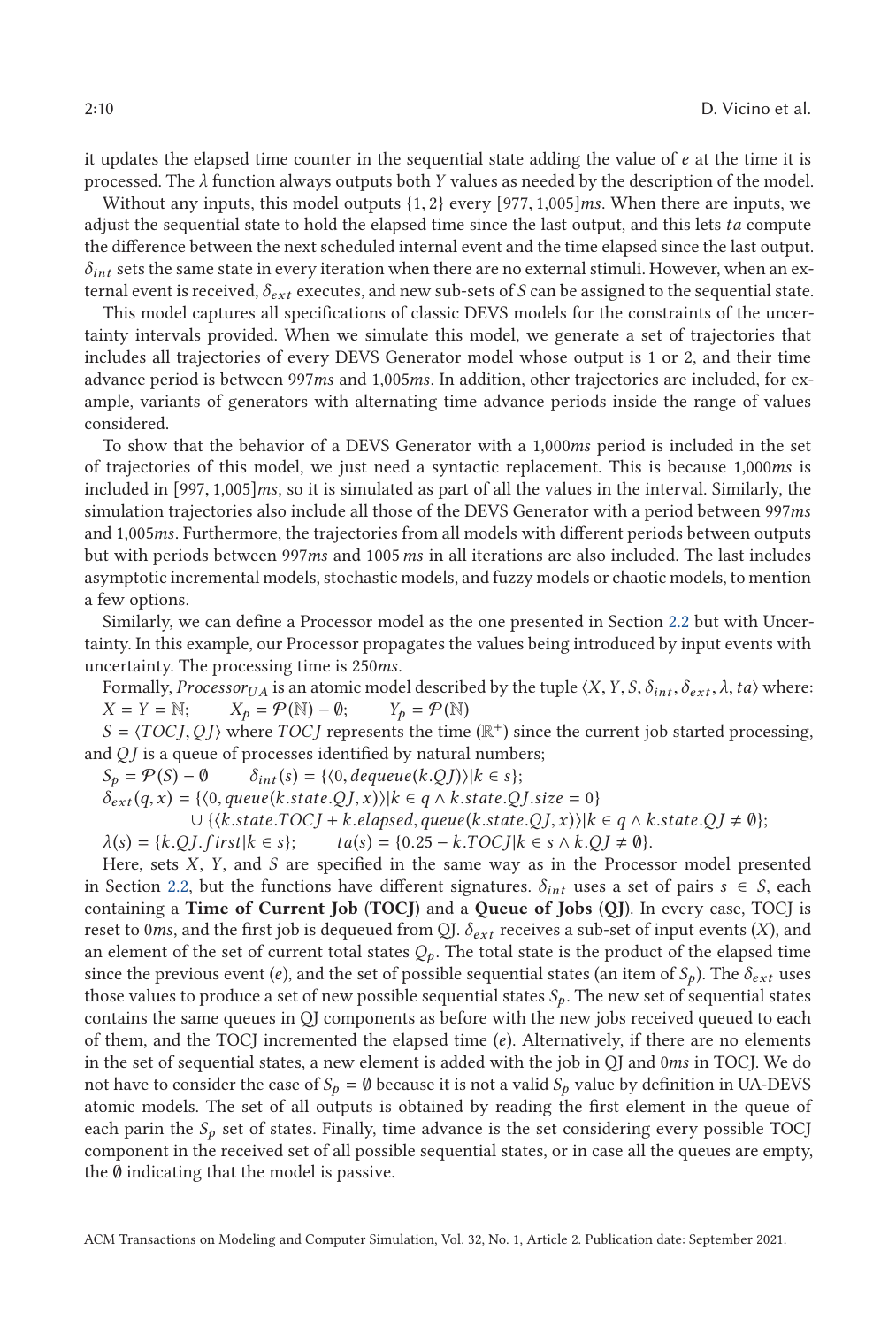# <span id="page-10-0"></span>**3.2 Coupled Model**

The coupled model is a hierarchical specification of how other models interact. This does not need modifications from the original DEVS model. Even when messages passed will use  $X_p$  and  $Y_p$ values, they can be calculated from the original *X* and *Y*, as done in the atomic models.

We formally define a UA-DEVS coupled model as the tuple  $C = \langle X, Y, D, M, I, Z, SELECT \rangle$ 

If we want to build an Uncertainty-Aware version of the model in Section [2.2](#page-2-0) and shown in Figure [1,](#page-4-0) we specify  $C = \langle X, Y, D, M, I, Z, SELECT \rangle$  where:<br> $X = Y = \mathbb{N};$   $D = \{G1, G2, G3, G4, P\};$ 

 $X = Y = N$ ;  $D = \{G1, G2, G3, G4, P\}$ ;<br> $I_{C1} = C \ I_{C2} = C \ I_{C1} = C \ I_{D1} = C \ I_{D2} = C$ 

 $I_{G1} = C$ ,  $I_{G2} = C$ ,  $I_{G3} = C$ ,  $I_{G4} = C$ ,  $I_P = \{G1, G2, G3, G4\}$ ,  $I_{self} = \{P\};$ <br>*G1 G2 G3 G4* are Generatory, models and *P* is a *Processory*, mod

*G*1, *G*2, *G*3, *G*4 are *Generator*<sub>*UA*</sub> models, and *P* is a *Processor*<sub>*UA*</sub> model, all of them defined as in this section;

 $Z_{self,G1}(v) = v, Z_{self,G2}(v) = v, Z_{self,G3}(v) = v, Z_{self,G4}(v) = v, Z_{P,self}(v) = v,$  $Z_{G1,P}(v) = \{1\}, Z_{G2,P}(v) = \{2\}, Z_{G3,P}(v) = \{3\}, Z_{G4,P}(v) = \{4\};$  $SELECT(d) = min(d)$  where  $G1 < G2 < G3 < G4 < P$ .

This specification is almost identical to the one provided in Section [2.2,](#page-2-0) but we use the UA-DEVS versions of the sub-models. The introduction of uncertainty invalidates the property of the DEVS model in Section [2.2,](#page-2-0) where the maximum number of jobs in the queue at any time was five. Here, we can have longer queues. For example, evaluating all generators always using the minimum period in their uncertainty interval (997*ms*), the global maximum number of jobs in the queue at any time is unbounded. However, it is still possible to find the local maximum for a given period.

# **3.3 Using DEVS Models in UA-DEVS**

In many cases, it is practical to transform a DEVS model into a UA-DEVS. This is key to reuse models previously developed, allowing them to interact with new ones with uncertainty. If the model being transformed is coupled, we can copy its specification as is, but replacing its submodels with UA-DEVS. If the model being transformed is atomic, we can copy the *X*, *Y*, and *S* set definitions without modifications. The functions need to be replaced by higher-order versions, where the result of the new function is equivalent to apply the function to every value in the input sets. For example,  $\delta_{int}(s) = s + 1$  can be replaced by  $\delta_{int}(s) = \{k + 1|k \in s\}.$ 

## **3.4 Summary**

We presented UA-DEVS, a specification language to describe Discrete-Event Systems for events with uncertainty based in DEVS. Models specified with UA-DEVS can be interpreted as sets of DEVS models for the analysis of their behavior and properties. However, any model producing an infinite set would need an infinite combination of parameters to evaluate in each simulation step, making it impossible to simulate on computers. In the next section, we present an approximation method for obtaining a model in a new formal description called IA-DEVS. Using IA-DEVS we will show computable algorithms to produce approximate sets of behavior trajectories.

# **4 INTERVAL-APPROXIMATED DEVS (IA-DEVS)**

Here, we present a formal specification in which uncertainty is characterized by intervals. When compared to UA-DEVS, the use of intervals adds some constraints to what can be modeled and not. However, it also enables us to represent infinite sets using finite variables. An interval is defined by its borders, which can be open or closed. Thus, they can be represented by using two values and two Boolean. Representing the inputs, outputs, states, and time with a finite set of variables is the first step toward producing trajectories of the dynamic behavior of the model in a computable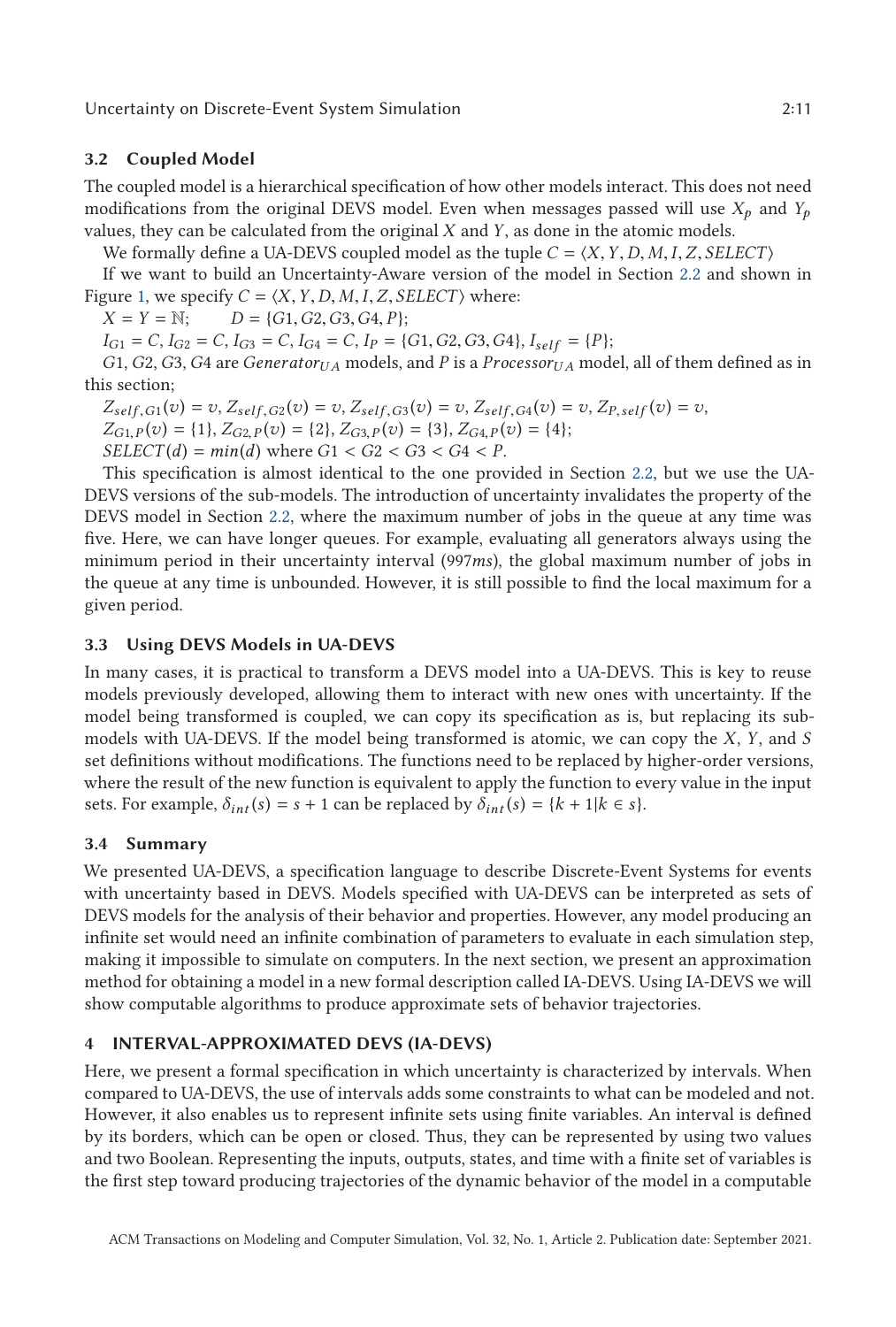way. One of the main reasons to define IA-DEVS to approximate UA-DEVS models instead of using a single formalism, is to separate concerns. UA-DEVS describes a system as accurately as possible using variables with uncertainty. Instead, IA-DEVS considers the tradeoffs of increasing uncertainty to simplify the simulation. During modeling, UA-DEVS models could be defined by domain experts, and IA-DEVS could be defined by simulation experts, who may not know the modeling domain, but know better the computational constraints in the software application. In addition, multiple IA-DEVS approximations of the same UA-DEVS model can lead to a different set of trajectories that can be used to refine results by intersecting them, this is because those coming from the original model are included in the results of every approximation.

## **4.1 Atomic Model**

In IA-DEVS, in addition to the sets defining the inputs (*X*), outputs (*Y*), and sequential states (*S*), we need to define intervals over them. Thus, we define them all as a quadruple with four fields, the first is named *values* holding the set of values as defined in DEVS, the second is named *order* and defines an order function over the values set, the third and fourth are functions that given an arbitrary subset of the *values* produce lower and upper bound values that can be used to define an interval containing all elements given. These functions are used to provide approximation parameters for the simulation. The bound functions are used by the **Simulator** algorithms to approximate the result set after computing each function.

In addition to the bounds for the defined sets, we need bound functions over  $\mathbb R$  for the approximations of the outputs for the time advance function. We do not use the supremum, infimum, minimum, or maximum functions, because they may be too expensive (or even impossible) to compute depending on the model. This will be in charge of the modeler. The total state set (*Q*) does not need special order functions we define it as a function of the sequential state set quadruple  $(S)$ ,  $\mathbb{R}^+$ , and the *timebound* function pair which already define orders and bound functions.

The importance of the ordering and bound functions is that they map every value in the set to an interval with borders in computable representations containing them. In addition, the selection of different representations can be used to access results quicker as a tradeoff of degrading accuracy.

Based on these ideas, an IA-DEVS atomic model is a tuple  $\langle X, Y, S, \text{t} \rangle$  *imebounds*,  $\delta_{int}, \delta_{ext}, \lambda, t\alpha$ where:

*X* is a tuple  $\langle X_{values}, X_{order}, X_{lowerbound}, X_{upperbound} \rangle$  characterizing the set of input values; *<sup>Y</sup>* is a tuple *Yvalues* ,*Yorder*,*Ylowerbound* ,*Yupperbound* characterizing the set of output values; *<sup>S</sup>* is a tuple *Svalues* , *<sup>S</sup>order*, *<sup>S</sup>lowerbound* , *<sup>S</sup>upperbound* characterizing the set of sequential states; *timebounds* is a pair  $\langle T_{lowerbound}, T_{upperbound} \rangle$  of bound functions for time approximations;<br> $Q : S_{values} \times \mathcal{P}(\mathbb{R}^+)$  is the set of total states;  $\delta_{int} : S_p \to S_p$  is the internal state transition

 $Q: S_{values} \times \mathcal{P}(\mathbb{R}^+)$  is the set of total states; function;

 $\delta_{ext}$  :  $Q_p \times X_p \rightarrow S_p$  is the external state transition function;

 $\lambda$  : *S<sub>p</sub>*  $\rightarrow$  *Y<sub>p</sub>* is the output function;

 $ta: S_p \to \mathcal{P}(\mathbb{R}^+)$  is the time advance function.

For these functions we define as follows:

 $X_p$  :  $P(X_{values}) - \emptyset$  is the set of uncertainty-aware inputs;

 $Y_p$ :  $P(Y_{values})$  is the set of uncertainty-aware outputs;

 $S_p$  :  $P(S_{values}) - \emptyset$  is the set of uncertainty-aware sequential states;

and  $Q_p$  :  $P(Q_{values}) - \emptyset$  is the set of uncertainty-aware total states.

Using the set of values (*Xvalues* , *Yvalues* , *Svalues* , *Q*) we produce combinations of values using power-sets as we did for UA-DEVS, and we name them  $X_p$ ,  $Y_p$ ,  $S_p$ , and  $Q_p$ . These sets are used to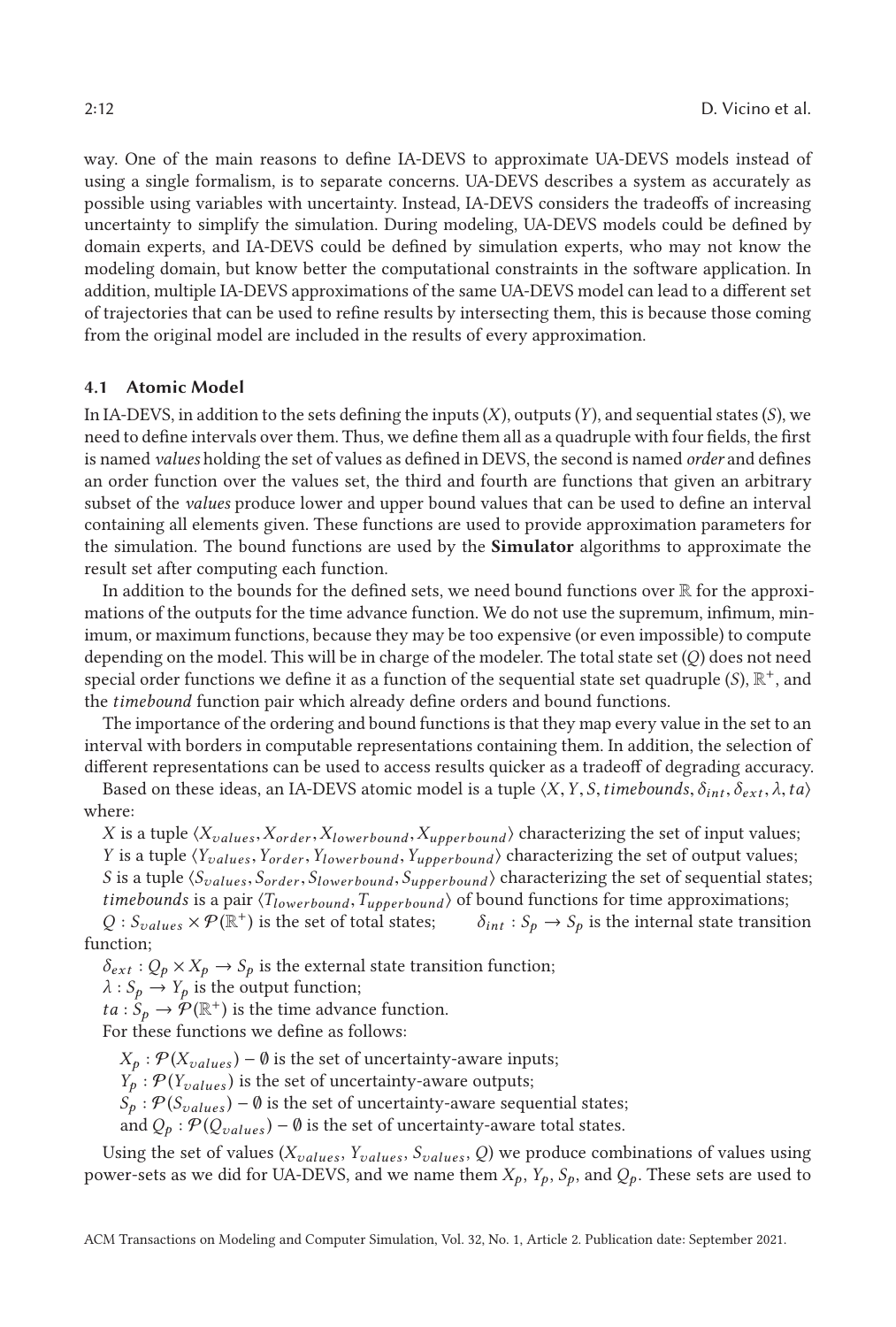define the domain and co-domain of  $\delta_{int}$ ,  $\delta_{ext}$ ,  $\lambda$ , and *ta*. Having the same domain and co-domains allows us to define these functions as in the UA-DEVS model, making the transition from UA-DEVS to IA-DEVS model simple. Similarly to UA-DEVS, we define that an empty set defines a passive model, and the simulation can stop when all the models are passive as we did in UA-DEVS.

 $\delta_{int}$ ,  $\delta_{ext}$ ,  $\lambda$ , *ta* use arbitrary domain and co-domains. Although in theory, this is correct, in practice is sometimes impossible to manage these sets, which can have infinite elements (which cannot be bounded and could even be continuous). Then the functions *order*, *lower bound*, and *upper bound* are used to define sets of intervals  $(X_I, Y_I, S_I, Q_I)$ , and we use them to define new functions ( $\Delta_{int}$ ,  $\Delta_{ext}$ ,  $\Delta$ ,  $TA$ ) that approximate the previous ones using intervals in their definitions, as follows:

*X<sup>I</sup>* is the set of all intervals in *Xvalues* ordered by *Xorder* whose lower bounds are in the Image set of *Xlowerbound* and the upper bounds are in the Image set of *Xupperbound* ;

*Y<sup>I</sup>* is the set of all intervals in *Yvalues* ordered by *Yorder* whose lower bounds are in the Image set of *Ylowerbound* and the upper bounds are in the Image set of *Yupperbound* ;

*S<sup>I</sup>* is the set of all intervals in *Svalues* ordered by *Sorder* whose lower bounds are in the Image set of *Slowerbound* and the upper bounds are in the Image set of *Supperbound* ;

 $\mathbb{R}_I^+$  is the set of all intervals in  $\mathbb{R}^+$  ordered by < whose lower and upper bounds are in the Image<br>is of the *timebound* functions sets of the *timebound* functions.

 $Q_I$  is the set of all pair of intervals where the first component is in  $S_I$ , and the second component is in  $\mathbb{R}_I^+$ .

Using these approximations, we define the functions to be used by the simulation algorithms. We note them with uppercase Greek letters to differentiate them from the original functions.

$$
\Delta_{int}: S_I \to S_I \qquad \Delta_{int}(s) = \Theta(\delta_{int}(s), S_{lowerbound}, S_{upperbound}),
$$
\n
$$
\Delta_{ext}: Q_I \times X_p \to S_I \qquad \Delta_{ext}(q, x) = \Theta(\delta_{ext}(q, x), S_{lowerbound}, S_{upperbound}),
$$
\n
$$
\Lambda: S_I \to Y_p \qquad \Lambda(s) = \Theta(\lambda(s), Y_{lowerbound}, Y_{upperbound}),
$$
\n
$$
TA: S_I \to \mathbb{R}_I^+ \qquad TA(s) = \begin{cases} \emptyset & \text{if } ta(s) = \emptyset \\ \Theta(ta(s), timebounds_{lower}, timebounds_{upper} & \text{otherwise,} \\ \Theta(ta(s), ub(vals)) & \text{if } lb(vals) \in vals \land ub(vals) \in vals \end{cases}
$$
\nwhere  $\Theta(vals, lb, ub) = \begin{cases} [lb(vals), ub(vals)] & \text{if } lb(vals) \notin vals \land ub(vals) \in vals \\ [lb(vals), ub(vals)) & \text{if } lb(vals) \notin vals \land ub(vals) \notin vals \\ (lb(vals), ub(vals)) & \text{if } lb(vals) \notin vals \land ub(vals) \notin vals \end{cases}$ 

The approximated functions of the model are similar to the original transition functions. Each approximation function follows the same principle: The variables are passed to the original function, and an interval including all the results of the original function is used as a result. The interval is constructed using the bound functions. It may be impossible to compute the original functions for an infinite set of values; for example, it is impossible to compute all the square roots of the Real numbers between 1 and 3; but defining a function to limit these values is trivial. For example, the *id* function, as all square roots of Real numbers between 1 and 3, are in fact in the interval [1, 3].

These approximations allow us to represent arbitrary sets by only using two elements (upper bound and lower bound), and by defining if the boundaries are open or closed. The advantage of interval variables is that they can represent an infinite set of values in a compact form that can be used to make the simulation simpler—but at the expense of calculation errors. The errors are treated so they only add unexpected trajectories to the set of solutions, and a valid trajectory is never missed. For example, if *Svalues* includes all the natural numbers between 2 and 100, the order function for the approximation is <, the lower and upper bound functions are *minimum* and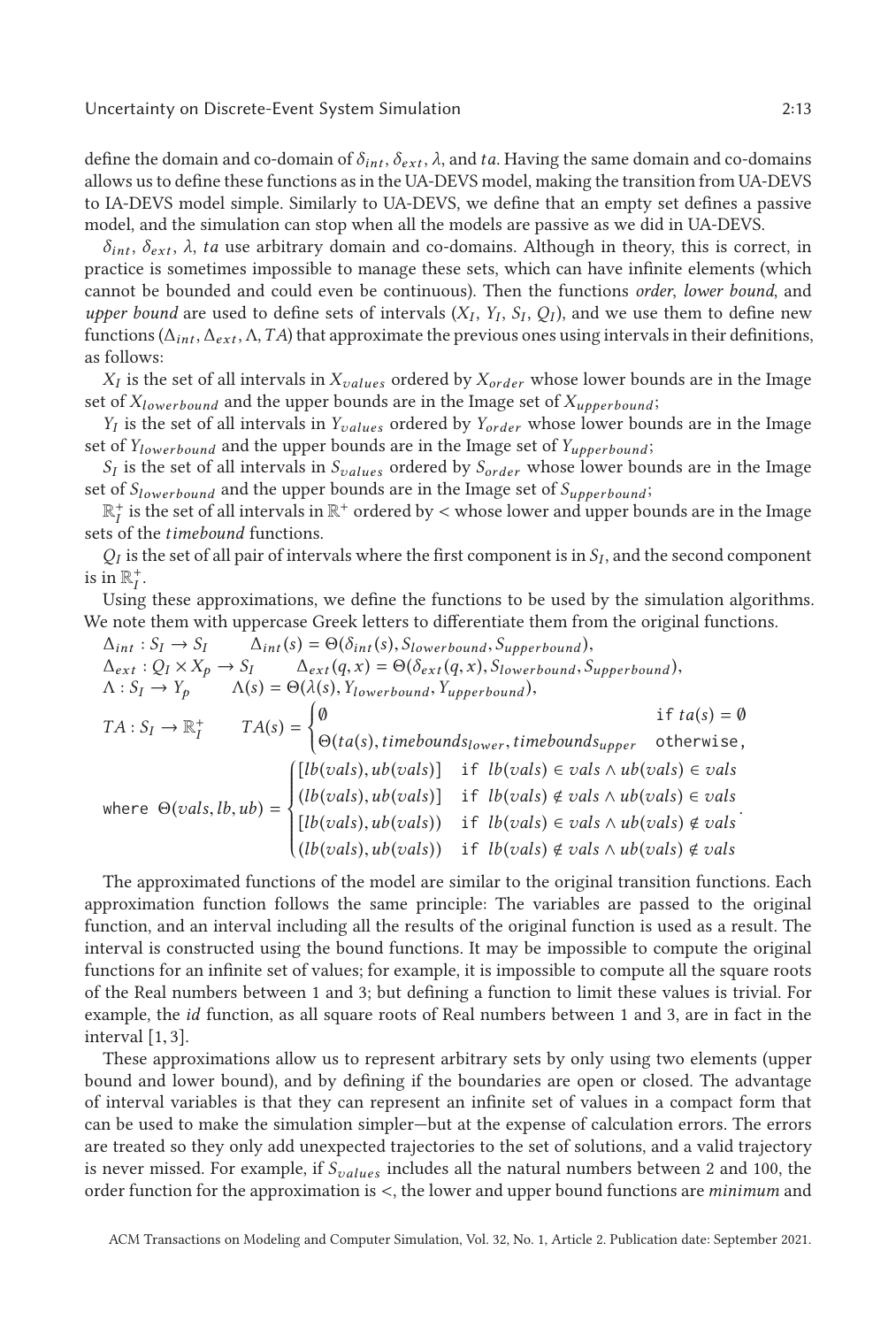*maximum*, the values "2, <sup>4</sup>, 6" are approximated by the interval [2, 6] which also includes 3 and 5. These two additional values will propagate through the simulation introducing new trajectories; nevertheless, the original trajectories remain; we just increment the number of elements.

#### **4.2 Coupled Model**

IA-DEVS coupled models need new definitions. We need bounding functions and order functions for *X* and *Y* as we did for the atomic models. Although all the inputs will be intervals (as they can only be produced by atomic models), using *Z* functions as in UA-DEVS can produce infinite discontinuous intervals. The output of these functions must be bound to a single interval. The bounds over *Y* are used for external output couplings, and the bounds over *X* are used for external input couplings, internal couplings use *X* and *Y* bounds defined in the models been connected. We formally define an IA-DEVS coupled model as  $C = \langle X, Y, D, M, Z, SELECT \rangle$  where:

*X* is a tuple  $\langle X_{values}, X_{order}, X_{lowerbound}, X_{upperbound} \rangle$  characterizing the set of input values; *<sup>Y</sup>* is a tuple *Yvalues* ,*Yorder*,*Ylowerbound* ,*Yupperbound* characterizing the set of output values;

 $X_p$  :  $\mathcal{P}(X_{values}) - \emptyset$  is the set of uncertainty-aware inputs;

 $Y_p$ :  $P(Y_{values})$  is the set of uncertainty-aware outputs;

 $X_I$  is the set of all intervals in  $X_{values}$  ordered by  $X_{order}$  whose lower bounds are in the Image set of *Xlowerbound* and the upper bounds are in the Image set of *Xupperbound* ;

*Y<sup>I</sup>* is the set of all intervals in *Yvalues* ordered by *Yorder* whose lower bounds are in the Image set of *Ylowerbound* and the upper bounds are in the Image set of *Yupperbound* ;

For each  $d \in D$ ,  $M_d$  is an IA-DEVS model, for each  $d \in (D \cup self)$ ,  $I_d$  is the influencer set of *d* : *I*<sup>*d*</sup> ⊆ (*D* ∪ *self*),*d* ∉ *I*<sup>*d*</sup> and for each *i* ∈ *I*<sup>*d*</sup>, *Z*<sub>*i*</sub>*d* is the i to d output translation function; and  $SE[ETET : (P(D) - 0) \rightarrow D$  is the tie-breaker function in case of simultaneous events. First *SELECT* :  $(\mathcal{P}(D) - \emptyset) \rightarrow D$  is the tie-breaker function in case of simultaneous events. First, *X* and *Y*; they are defined as in the IA-DEVS atomic model, they are quadruples with *values*, *order*, *upper bound*, and *lower bound* fields. Second, we define  $X_p$ ,  $Y_p$ ,  $X_I$ , and  $Y_I$  to describe all uncertainty sets, and all the intervals approximating those sets. Third, as in UA-DEVS, the model structure is as in DEVS. Finally, the translation (*Z*) and *SELECT* functions are similar to UA-DEVS. In addition, we define new translation functions using the intervals for approximation  $(Z^{IA})$  below.

For each  $d \in D$ ,  $M_d$  is an IA-DEVS model, for each  $d \in (D \cup self)$ ,  $I_d$  is the influencer set of *d* ∶ *I*<sup>*d*</sup> ⊆ (*D* ∪ *self*), *d* < *I*<sup>*d*</sup>, and for each *i* ∈ *I*<sup>*d*</sup>, *Z*<sup>*IA*</sup><sub>*i*</sub>,*d* is defined as

if 
$$
d = self
$$
:  
\n $Z_{i,d}^{IA}: M_i.Y_I \to M_{self}.Y_I$ ,  
\n $Z_{i,d}^{IA}(x) : \Theta(Z_{i,d}(x), Y_{lowerbound}, Y_{upperbound})$ ,

otherwise:

$$
Z_{i,d}^{IA}: M_i.Y_I \to M_d.X_I,
$$
  
\n
$$
Z_{i,d}^{IA}(x): \Theta(Z_{i,d}(x), M_d.X_{lowerbound}, M_d.X_{upperbound}).
$$

The definition of the approximated translation functions  $(Z^{IA})$  uses intervals as input and output. In the case of the external input couplings (those connecting inputs in a model with inputs of its sub-models), the domain of the function is  $X_I$  of the coupled models, and the co-domain is in  $X_I$  of the receiving sub-model. In the case of external output couplings (those connecting the output of sub-models with the model outputs), the functions have domain in  $Y_I$  of the origin sub-model and co-domain in  $Y_I$  of the coupled model. Finally, in the case of internal couplings (those connecting sub-models outputs to inputs), the functions have domain in  $Y_I$  of the sub-model origin of the translation and co-domain in  $X_I$  of the receiving models. The functions are built using the previous definition of transition functions and applying bound functions to them.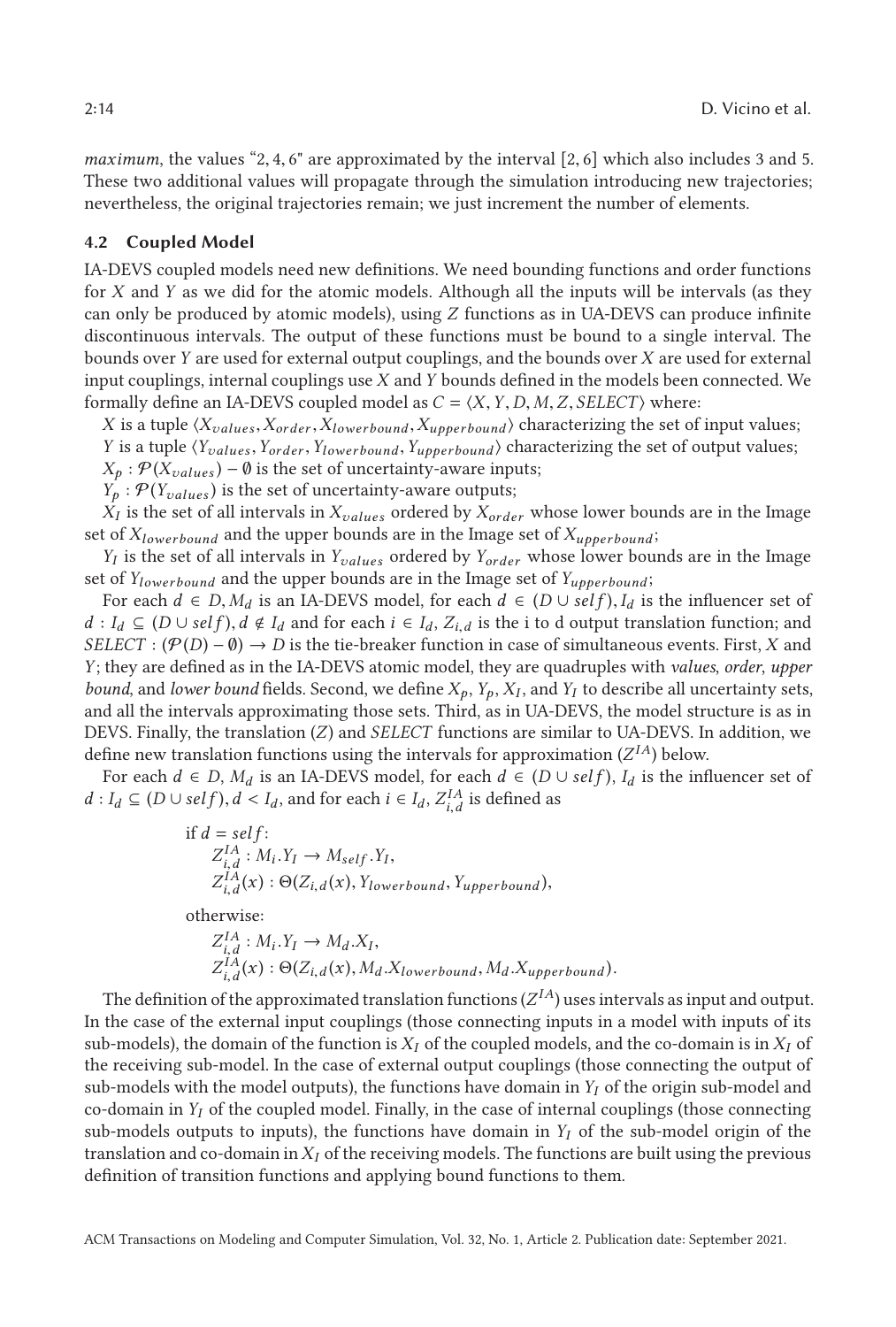<span id="page-14-0"></span>For  $Z^{IA}$  functions, the bound functions of the input and output need to be applied to allow reutilization of models, otherwise, we would need to requirements for each input and output participating in a coupling to match completely their definitions.

## **4.3 Summary**

We defined a new formal specification of models including uncertainty specifications as intervals. Its goal is to approximate general UA-DEVS models to create computable simulations. Having intervals in place of general sets allows us to keep track of the simulation state, messages, and time in quadruples (the intervals) when UA-DEVS models may need uncountable sets.

To work with intervals, we needed to add approximation parameters as order and bounding functions. The approximation by interval introduces errors in the uncertainty propagation. However, these errors only introduce new non-reachable trajectories, and reachable ones are never discarded. When IA-DEVS is used to approximate a UA-DEVS model, the set of trajectories of its simulation are expected to super-set those from the UA-DEVS model, as shown in Section [7.](#page-21-0)

Having IA-DEVS and UA-DEVS definitions allows us to separate concerns. On one hand, UA-DEVS allows us to model the system and its uncertainties accurately. On the other hand, IA-DEVS allows us to simulate the UA-DEVS model based on computational constraints (time, memory, etc.). This separation of concerns allows the domain expert to define the model once, and then we can simulate it with different constraints without redefining the model.

# **5 UA-DEVS TO IA-DEVS APPROXIMATION PROCESS**

The process for approximating an atomic IA-DEVS model consists of four steps:

- Defining the input set, order, and bounds (*X*),
- Defining the output set, order, and bounds (*Y*),
- Defining the sequential state set, order, and bounds (*S*), and
- Defining the *timebound* functions.

First, we copy the definition of the  $\delta_{int}$ ,  $\delta_{ext}$ ,  $\lambda$ , and ta functions defined in the UA-DEVS model has been approximated. Then, define order and bounding functions for *X*, *Y*, *S*, and *time*. The simulation algorithms for IA-DEVS, defined in the next section, only compute Δ*int* , Δ*ext* , Λ, and*TA* functions; all other functions are part of the theoretical framework to produce them. In Section [4,](#page-10-0) we showed how  $\Delta_{int}$ ,  $\Delta_{ext}$ ,  $\Delta$ , and *TA* are mechanically derived from *X*, *Y*, *S*, *timebounds*,  $\delta_{int}$ , *δext* , *λ*, and *ta*. Choosing different order and bounding functions for *X*, *Y*, *S*, and *time* allows us to adjust domain and image set for the  $\Delta_{int}$ ,  $\Delta_{ext}$ ,  $\Lambda$ , and *TA*, determining if those functions are computable or not, the expectations about errors introduced by approximation, and the complexity of the calculations.

For example, if we have a UA-DEVS model with  $X = \mathbb{R}$ , we define  $X_{values} = \mathbb{R}$ , and we must choose functions for*Xorder* ,*Xlowerbound* , and*Xupperbound* . A common example would be to choose  $\leq_{\mathbb{R}}$  as the order function. For the bounding functions, we can start from a target computer data type, e.g., 32-bit IEEE754 floating point (FP32), and work backward. We define bounding functions from any subset of R into the finite set of values that FP32 can represent. A trivial bound function with the image in FP32 would be to define them as constant functions ∞<sup>−</sup>, and ∞<sup>+</sup>. This produces a single input interval for  $\Delta_{ext}$  which is ( $\infty^-$ ,  $\infty^+$ ). Other alternatives include, but are not limited to

— the lower bound is the maximum FP32 value lower than the lowest value in the input set, and the upper bound is the minimum FP32 value strictly above the highest value of the input set.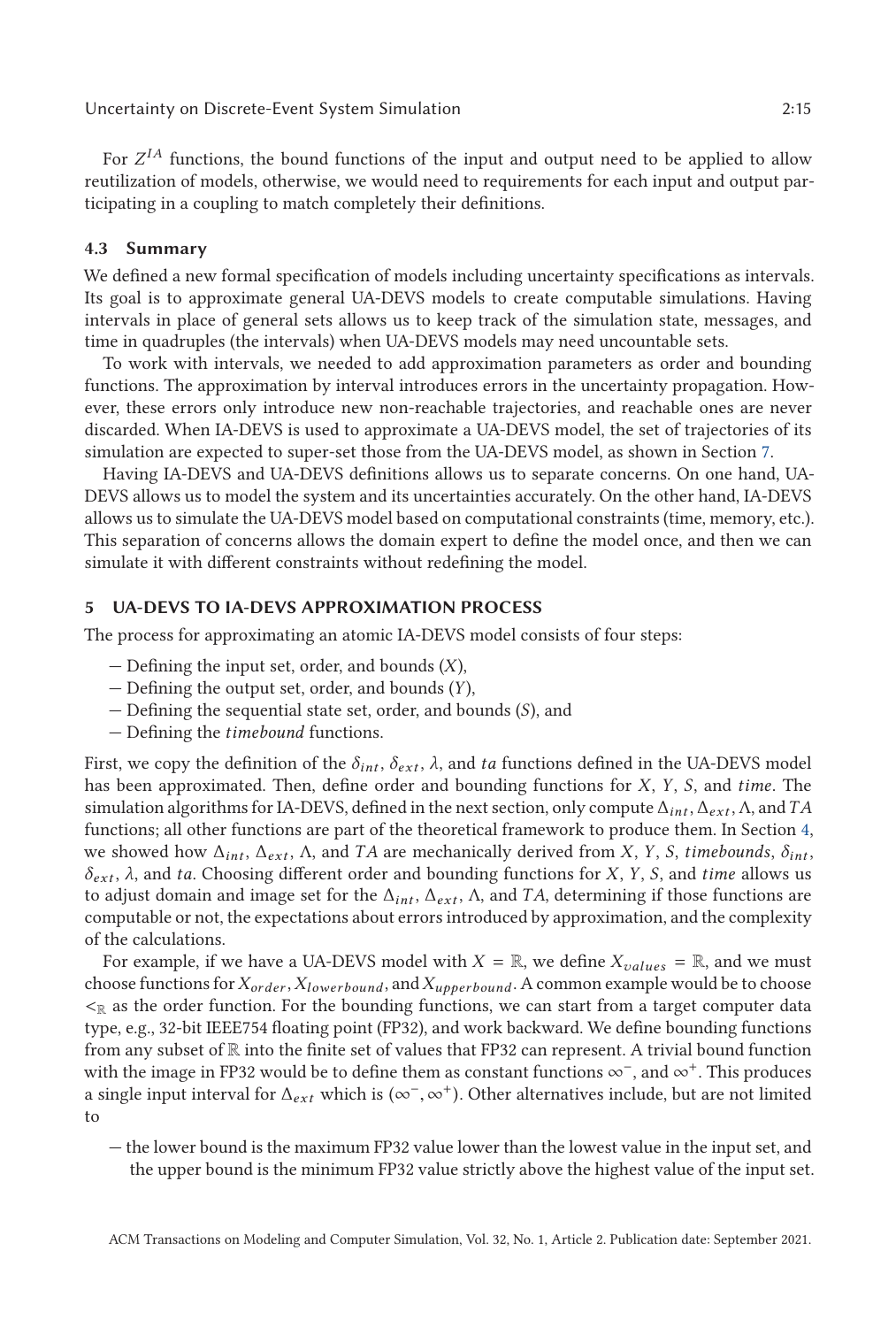- the lower bound is the maximum FP32 value lower than or equal to the lowest value in the input set, and the upper bound is the minimum FP32 value above the highest.
- the lower bound is ∞−, and the upper bound is the minimum FP32 value above the highest value in the input set.
- if using an integer in place of FP32 for representation, the lower bound could be the floor function, and the upper bound the ceiling. We should reserve two values to represent infinities.

Let us show the process for approximating the Generator model. If we consider the approximation definition for the *Generator*<sub>*UA*</sub> model as presented in Section [3,](#page-7-0) we can choose to order elements in *X* and *S* using the lower-than function of  $\mathbb{R}$ , and the *Y* elements by a custom order function, as follows:

 $X = \langle \mathbb{R}, \langle \mathbb{R}, \mathbb{R}, \mathbb{R} \rangle$   $\rightarrow$   $\infty$ ,  $\mathbb{R} \rightarrow \infty$   $\setminus$  *Y* =  $\langle \{1, 2\}, \langle \mathbb{R} \rangle$  *n*,  $y \rightarrow 1, y \rightarrow 2 \rangle$  where  $1 \langle \mathbb{R} \rangle$   $\setminus$   $\land$   $2 \langle \mathbb{R} \rangle$   $\setminus$   $1$  $S = \mathbb{R}, \langle \mathbb{R}, \mathbb{R}, s \to s \rangle$  -1000?*IntFloor(inf(s)* \* 100)/100 : ∞<sup>-</sup>, *s*  $\to$  *s* < 1000?*IntCeil(sup(s)* \*  $100)/100 : \infty^+$ 

 $t$ *imebounds* $(t) = \langle t \rightarrow \text{IntFloor}(inf(t) * 100)/100, t \rightarrow t < 1000?$ *IntCeil*( $sup(t) * 100)/100 : \infty^+ \rangle$ 

Here, the bound functions for *X* are constant with infinity as result to avoid calculations (always producing the interval ( $\infty^-$ ,  $\infty^+$ ), as the model discards all inputs). This is a case the modeler can notice and use as an optimization for the simulation. Similarly, we keep fixed bounded results for *Y*. For *S* and *timebounds*, we round the bounds to integer multiples of 0.01. This allows a simple representation of the states using pairs of decimal fixed-point variables. The decimal representation should also support infinity for high and low values to keep a finite representation, in this case, we use infinity for values below "1,000 and above 1,000".

A second example shows the IA-DEVS approximation of the UA-DEVS Processor model presented in Section [3.](#page-7-0) In this case, we are going to use the < function of <sup>N</sup> for the order of *<sup>X</sup>* and *<sup>Y</sup>*, and minimum/maximum bounds capped on 32, 768 to be able to fit them in a 16 bits integer variable. For *S*, we first define an order function comparing the *Svalues* first component (TOCJ); when they are equal, we use the second component (QJ) to decide. For *timebounds* we round to integer multiples of 0.001, using the floor and ceiling for lower/upper bounds and infinite for values larger than 1,000*ms*.

The formal definition of *Processor<sub>IA</sub>* is then the tuple  $P = \langle X, Y, S, \text{time}$ bounds,  $\delta_{int}, \delta_{ext}, \lambda, ta \rangle$ where:

 $X = \langle \mathbb{N}, \leq_{\mathbb{N}}, min(x, \leq_{\mathbb{N}}), x \leq_{\mathbb{N}} 32768? max(x, \leq_{\mathbb{N}}) : \infty^+ \rangle; \quad Y = \langle \mathbb{N}, \leq_{\mathbb{N}}, min(y, \leq_{\mathbb{N}}), y \leq_{\mathbb{N}}$  $32768?max(y, <_{\mathbb{N}}): \infty^+$ ;

 $S_{values} = \langle TOCJ, QJ \rangle$  with  $TOC J(\mathbb{R}^+)$  the time of processing, and *QJ* a queue of processes (N);  $S_{order}(a, b) = a.TOCJ \leq_{TOCI} b.TOCJ \lor (a.TOCJ = b.TOCJ \land a.QJ \leq_{OI} b.QJ)$  where:  $a \leq_{TOCI} b \Leftrightarrow a \leq_{\mathbb{R}} b;$ 

*a*  $\lt o$ <sub>*D*</sub> *b* ⇔ (*a*.*size*  $\lt$  *b.size* ∨ (*a.size* = *b.size* ∧ *a* ≠  $\emptyset$  ∧ (*a.first*  $\lt$  *b.first* ∨ *dequeue*(*a*)  $\langle O_I \text{ } degueue(b))$ ));

 $S_{lowerbound}(s) = Int Floor(inf(s.TOCJ, <_{TOCI}) * 100)/100, min(s.QJ, <_{OI})$ ;

 $S_{\text{upperbound}}(s) = \text{IntCeil}(\text{sup}(s.\text{TOCJ}, \langle \text{TOCJ} \rangle * 100)/100, \text{max}(s.QJ, \langle \text{O} \rangle)$ ; and

 $timebounds(t) = \langle Int Floor(inf(t) * 1000)/1000, t < 1000?IntCeil(sup(t) * 1000)/1000 : \infty^+\rangle.$ 

Finally, using the atomic models above, we show how to compose the IA-DEVS version of the coupled model of Figure [1.](#page-4-0) The specification only differs from the UA-DEVS in the *X* and *Y* sets definition. Since *X* is not connected to any model, we define it as a set of reals with bounds in the infinity. In the case of *Y*, we use the same specification as the output of the Processor model.

 $X = \langle \mathbb{R}, \langle \mathbb{R}, \infty^-, \infty^+ \rangle$  *Y* =  $\langle \mathbb{N}, \langle \mathbb{N}, \mathbb{N}, \mathbb{N} \rangle$  *N*,  $\langle \mathbb{N} \rangle$  *N*,  $\langle \mathbb{N} \rangle$  *x* (*y*,  $\langle \mathbb{N} \rangle$  :  $\infty^+$ ).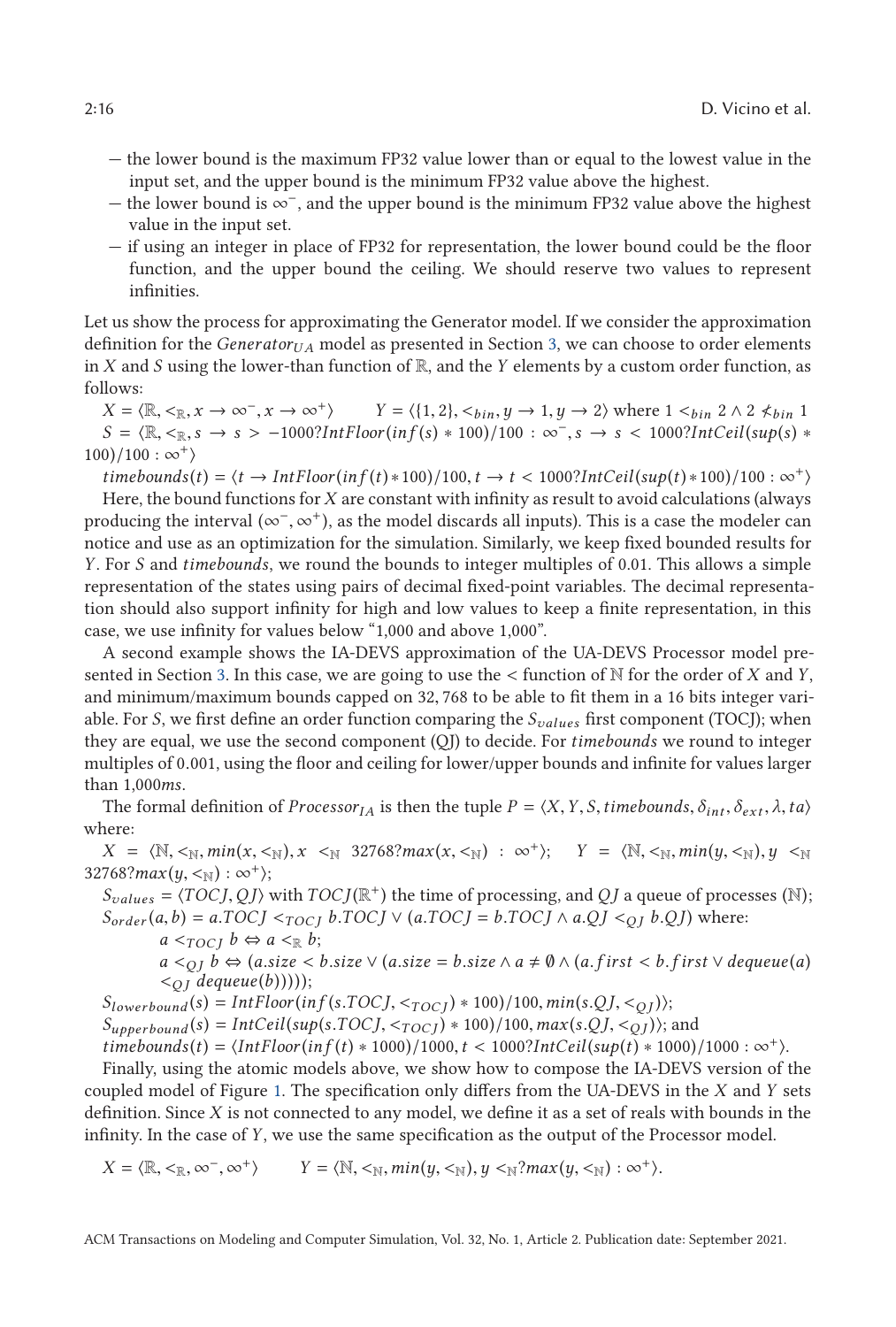#### <span id="page-16-0"></span>**6 IA-DEVS SIMULATION ALGORITHMS**

In this section, we present an Abstract Simulation algorithm for IA-DEVS. Similarly to DEVS abstract simulator, we define three components: **Simulator**, **Coordinator**, and **Root Coordinator**. Each of them presents a similar interface to the algorithms for DEVS presented in [\[20\]](#page-26-0).

In previous work [\[17\]](#page-26-0), we discussed algorithms for simulating introducing a set of external events with uncertainty to a DEVS atomic model to produce a set of trajectories. The trajectories were guaranteed to produce a superset of trajectories expected to be generated by evaluating all the events in the uncertainty intervals. This work allowed us to explore basic conflict resolution of multiple events overlapping their uncertain occurrence intervals while simulating. The algorithms were limited to simulate only atomic DEVS models. Thus, uncertainty in models could not be modeled, only was allowed on the input. In previous sections, we introduced new formalisms to specify models with uncertainty as part of their definition and here, we add support to handle those new definitions and simulate both atomic and coupled models.

# **6.1 Simulator**

The **Simulator** (Algorithm [1\)](#page-17-0) manages atomic models. The only parameter needed for a **Simulator** is the model to be simulated. Three internal variables track the simulation progress:  $t_{last}$  holds the time of the last processed event; *tnext* holds the time of the next scheduled internal event; and *state* holds the last computed sequential state. All these variables are expressed as intervals with bounds in timebound functions image set and *S<sup>I</sup>* set.

We mentioned in Section [2.2](#page-2-0) that DEVS algorithms were specified using four functions: *initfunction*, *\*-function*, *x-function*, and *y-function*. The algorithm we present here uses only three functions: *init-function*, *\*-function*, and *x-function*. The *y-function* is embedded in the other functions to provide a sequential algorithm per simulation branch. In IA-DEVS, algorithms use concurrency to explore multiple simulation paths that a trajectory could advance based on the model uncertainty. We believe that using sequential algorithms inside each of the explorations keeps algorithms simpler to understand [\[16\]](#page-26-0). It is possible to translate the abstract algorithms into a distributed implementation per exploratory branch, as far as race conditions and branch explosion are considered.

The *init-function*, used for initializing the simulation, receives an interval of total states (*q*) and an interval of a current simulation time (*t*). The state variable is assigned with the sequential state component of *q*, and *tlast* is computed as the current time (*t*) minus the elapsed time component of *q*. Finally, the *tnext* is computed as the obtained *tlast* plus the time advance (*TA*) for the current state. The initial time and the initial states are not a part of the model; we need to pass them as parameters, which allows stopping and resuming simulations, skipping the processing of well-known parts of the simulation, or setting up multiple initial conditions without changing the model.

The *\*-function* (or advance-function) advances the simulation at the time of internally scheduled events. First, we get the interval of output values for the current state using  $\Lambda$  computed from the model. Second, a new interval of sequential states is set using Δ*int* computed from the model. The call to  $\Delta_{int}$  does not require a time parameter, given it is implicitly known as the time-advance of the current state. Third, *tlast* is set to the current time, and *tnext* is the current time plus the *TA* function results. Finally, we return the interval of output values that was obtained at the start of the function.

In the  $*$ -*function* first two lines, we check if parameter *t* is included in  $t_{next}$ ; if not, we throw an error. This invariant helps early detection of implementation errors. We return an interval of output values; however, we set the return type as an Optional of output values (to keep the same interface for **Simulator** and **Coordinator**; we will discuss the Optional type in the next section).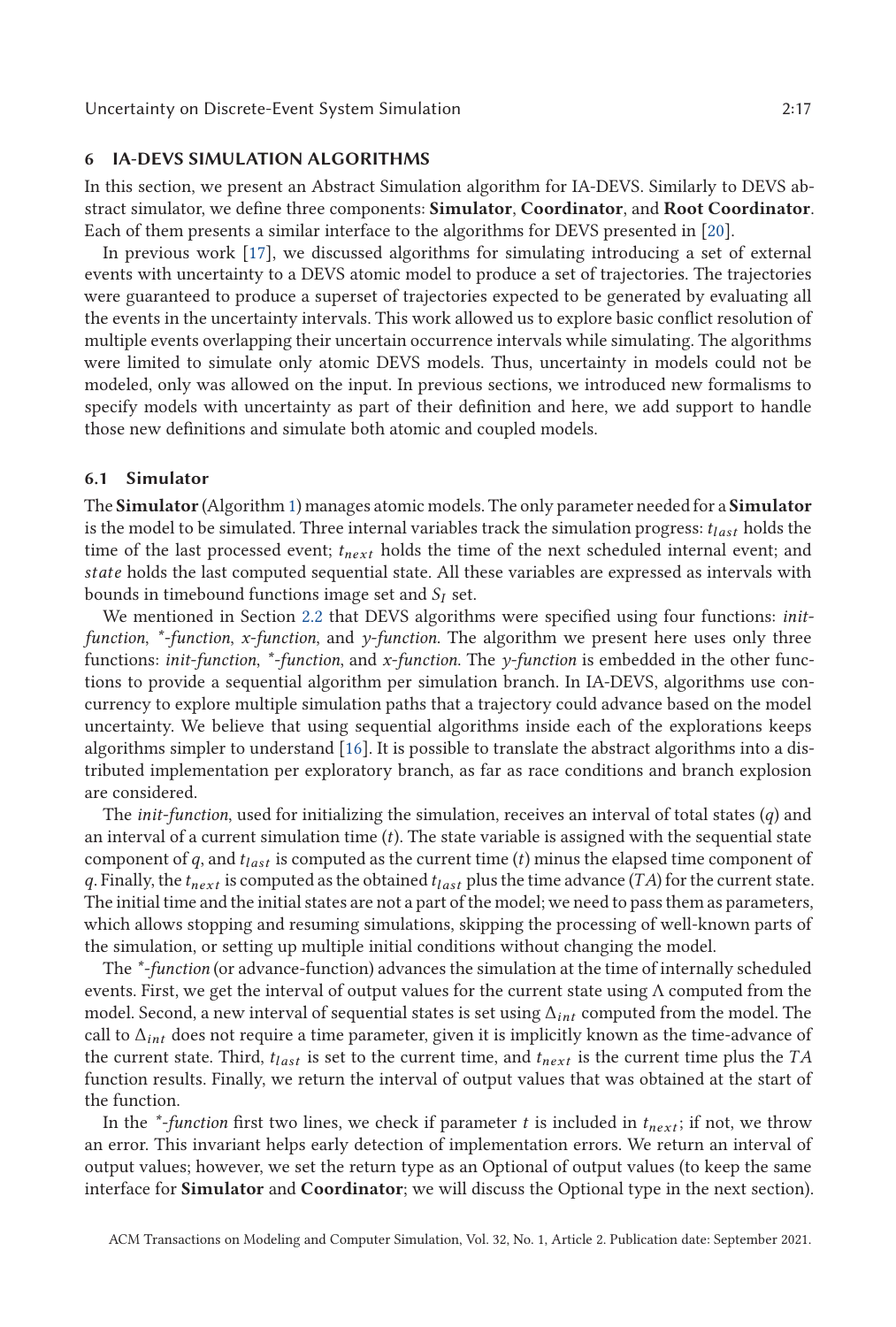<span id="page-17-0"></span>**ALGORITHM 1:** Simulator for IA-DEVS

 Atomic IA-DEVS *a*  $\mathbb{R}^+_I$  *t*<sub>*last*</sub>  $3 \mathbb{R}^+$  *t*<sub>next</sub> *<sup>a</sup>*.*S<sup>I</sup> state* **Function** *init(initstate q,*  $\mathbb{R}^+_I$  *t*) $\rightarrow$  *void*  $state = q_{state}$  *<sup>t</sup>last* <sup>=</sup> (*<sup>t</sup>* <sup>−</sup> *<sup>q</sup>time* ).*apply*(*timebounds*)  $t_{next} = (t_{last} + a.TA(state)).apply(timebounds)$  **Function**  $*$ -function( $\mathbb{R}_I^+$  *t*) $\rightarrow$  *Optional* < *a*.*Y* > **if**  $t \nsubseteq t_{next}$  **then**  RAISE ERROR *a.Y<sub>I</sub>*  $y = a.\Lambda(\text{state})$ <br> **13 state** = *a*  $\Lambda_{\text{int}}(\text{stat})$ **state** =  $a.\Delta_{int}$  (*state*)  $t_{last} = t$  $\begin{cases}\n 15 \quad t_{next} = (t_{last} + a.TA(state)).apply(timebounds) \\
 16 \quad \text{return } Obtain{x} \n\end{cases}$  **return** *Optional.of(y)* **Function**  $x$ -function( $a$ . $X_I$   $x$ ,  $\mathbb{R}_I^+$   $t$ )  $\rightarrow$  void  $\Big|$   $\mathbb{R}^+_I$  *t*<sub>local</sub>  $t_{local}$ .*upperend* = *t*.*upperend* −  $t_{last}$ .*lowerend*<br>20  $t_{local}$ .*upperclosed* = *t*.*upperclosed*  $\land \neg t_{last}$ .*lov*  $\bf i_{local}.\text{upperclosed} = t.\text{upperclosed} \land \neg t_{last}.\text{lowerclosed}$ <br>21  $\bf if \bf i \cap t_{last} \neq \emptyset \text{then}$ **if** *t* ∩ *t*<sub>*last*</sub>  $\neq$  Ø **then**  $\begin{array}{c|c} \n\text{22} & t_{local}$ .*lowerend* = 0<br>  $\text{23} & t_{local}$ .*lowerclosed* = *<sup>t</sup>local* .*lowerclosed* <sup>=</sup> *true* **<sup>24</sup> else**  $t_{local}$  .*lowerend* =  $t_{lower} - t_{last}$  .*upperend*<br>26  $t_{local}$  .*lowerclosed* = *t* .*lowerclosed*  $\wedge$  *t*<sub>last</sub> .*upp*  $t_{local}$ *.lowerclosed* = *t.lowerclosed*  $\wedge$   $t_{last}$ *.upperclosed*  $\begin{cases} \text{state} = a.\Delta_{ext}(\langle \text{state}, t_{local} \rangle, x) \\ t_{last} = t \end{cases}$  $t_{last} = t$  $t_{next} = (t_{last} + a.TA(state)).apply(timebounds)$ 

The *x-function* processes external events. First, we define a relative time interval (*tlocal*) that represents an interval between the possible times of the event being introduced and the possible times of the last event. This does not match with the definition of the difference between intervals, so we do not use the interval subtract operation for it. The lower end of the *tlocal* is set to zero when the introduced event interval overlaps with the interval of the last event processed. Here, we account for the case that both events are occurring at the same time, but it is decided which to execute first based on the *SELECT* function. The upper end is calculated as the largest difference between a value in the *tlast* interval and one in the *t* interval, this is the difference between the largest value in *t* and the lowest in *tlast* . There is no concern about the upper end of *tlocal* being higher than the next scheduled internal event; that case is managed at the **Coordinator** level, as we will show in the next section.

Once the local time is known, we advance the simulation by using the  $\Delta_{ext}$  computed function to change the current state, and we set *tlast* and *tnext* as we do in *\*-function*.

At the end of every function, we normalize the *tnext* variable value using the timebound functions to be certain the result is representable.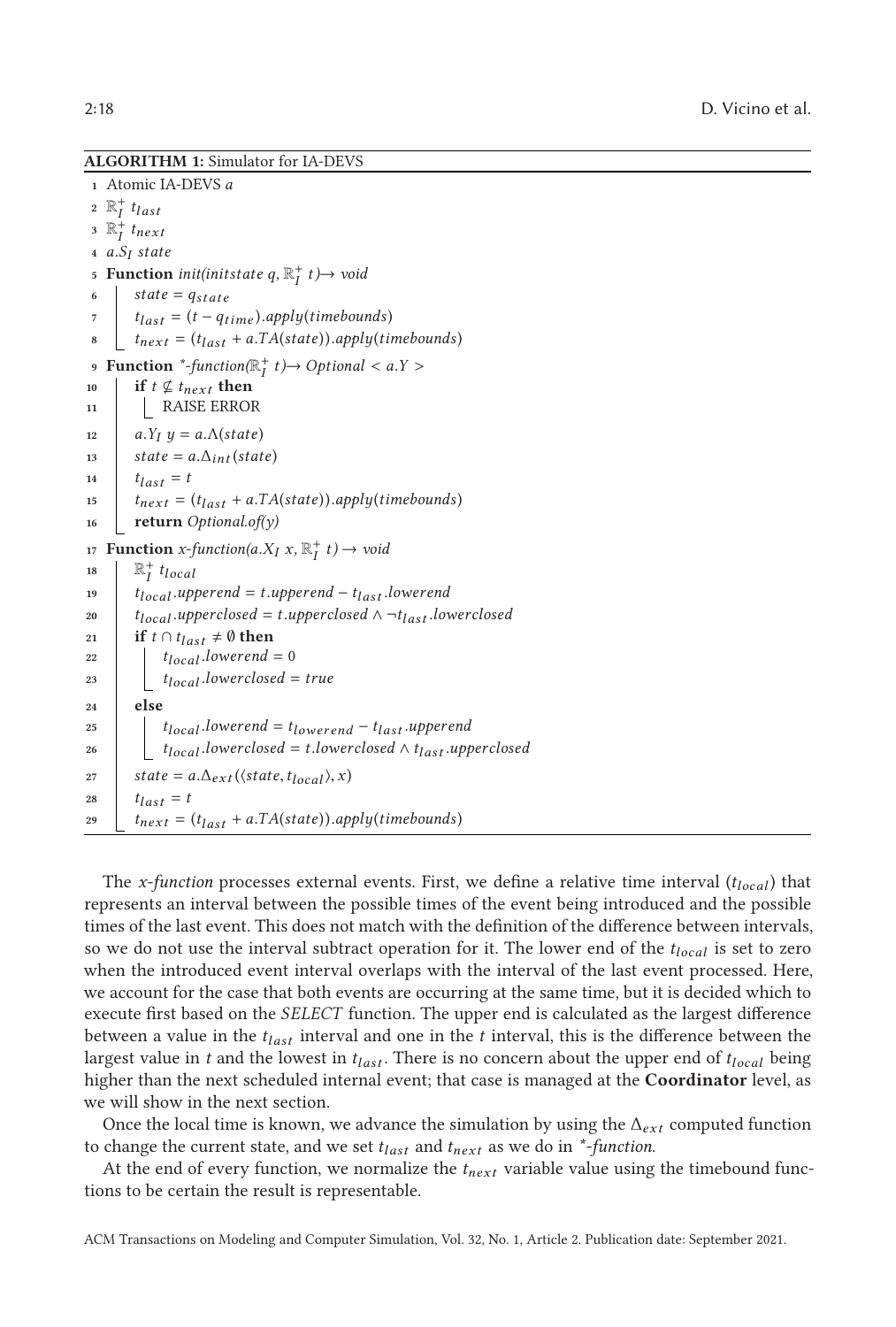# <span id="page-18-0"></span>**6.2 Coordinator**

The **Coordinator** (Algorithm 2) manages the simulation of coupled models. The only parameter for the construction of a **Coordinator** is the model to be simulated. Three internal variables track the simulation progress:  $t_{last}$  holds the time of the last processed event;  $t_{next}$  holds the time of the next expected internal event; and *E* holds a tuple of Engines (**Simulators** or **Coordinators**) for simulating the sub-models of the model being simulated (*c*). Similarly to the **Simulator**, time variables are expressed as intervals, and three functions are defined: *init-function*, *\*-function*, and *x-function*.

```
ALGORITHM 2: Coordinator for IA-DEVS
 1 Coupled IA-DEVS c
  2 \mathbb{R}^+_I t<sub>last</sub>
  3 \mathbb{R}^+ t<sub>next</sub>
 4 Tuple of Engines E /* Coordinators and Simulators */
  5 Function init(initstate q, \mathbb{R}^+_I t)\rightarrow void
 6 forall the d \in c.D do<br>z f c.M<sub>d</sub> is atomic
 \begin{array}{c|c} \n\hline\n\text{7} & \text{if } c.M_d \text{ is atomic then} \\
\hline\nB_i = \text{Simulator}(M_i)\n\end{array}E_i = \text{Simulator}(M_i)9 else
10 Ei = Coordinator(Mi )
11 \vert E_iinit(q_i,t)
12 BoundT s()
13 Function x-function(a.X x, \mathbb{R}_I^+ t) \rightarrow void<br>14 forall the c l i ti do
14 forall the c.I_{self}: i do<br>
\downarrow x\text{-function}(Z^{IA}_{1,0,0})15 \int x\text{-}function(\bar{Z}_{self,i}^{IA}(x,t))16 BoundT s()
17 Function BoundTs() → void
18 t t_{last}.upperend = max(E_i.t_{last}.upperend |i \in c.D)<br>19 t took .lowerend = max(E_i.t_{last}.lowerend |i \in c.D)19 t_{last} .lowerend = max(E_i, t_{last} .lowerend|i \in c.D)<br>
20 t_{test} .upperclosed = \exists i : t_{test}.upperend \in E_i.tract
20 t_{last}.upperclosed = \exists i : t_{last}.upperend \in E_i.t_{last}<br>
21 t_{last}.lowerclosed = \forall i \in c.D. E_i.t_{test}.lowerend =21 t_{last}.lowerclosed = \forall i \in c.D, E_i.t_{last}.lowerend = t_{last}.lowerend \Rightarrow E_i.t_{last}.lowerclosed<br>
t_{next}.upperend = min(E_i.t_{next}.upperend \forall i \in c.D)22 t_{next}.upperend = min(E_i.t_{next}.upperend |i \in c.D)<br>
23 t_{next}.lowerend = min(E_i.t_{next}.lowerend |i \in c.D)23 t_{next}.lowerend = min(E_i.t_{next}.lowerend | i \in c.D)<br>
24 t_{next}.upperclosed = \forall i \in c.D. E_i.t_{next}.upperend =t_{next}.upperclosed = \forall i \in c.D, E_i.t_{next}.upperend = t_{next}.upperend \Rightarrow E_i.t_{next}.upperclosed<br>
t_{next}.lowerclosed = \exists i : t_{next}.lowerend \in E_i.t_{next}.upperend25 tnext .lowerclosed = ∃i : tnext .lowerend ∈ Ei .tnext
    \frac{1}{x}3 \frac{x}{1-x}
```
The *init-function* is used for initializing the simulation. First, we construct the tuple of engines (*E*) based on the sub-models of *c*. For each atomic sub-model, we construct a **Simulator**, and for each coupled sub-model, we construct a **Coordinator**. After initialization, we treat these engines indistinctly, that is why we used the exact same interface for **Simulators** and **Coordinators** and called it the Engine interface. The *init-function* receives a tuple of initialization values (*q*) and a time interval (*t*). Each element in the *q* tuple represents the initialization values of an engine simulating a sub-model of*c*. For **Simulator** engines, the element forwarded is an interval of total states, while for **Coordinator** engines, the element forwarded is a tuple of initialization values. For deciding which element to forward, the tuple is indexed by model identifiers (*D*). In addition to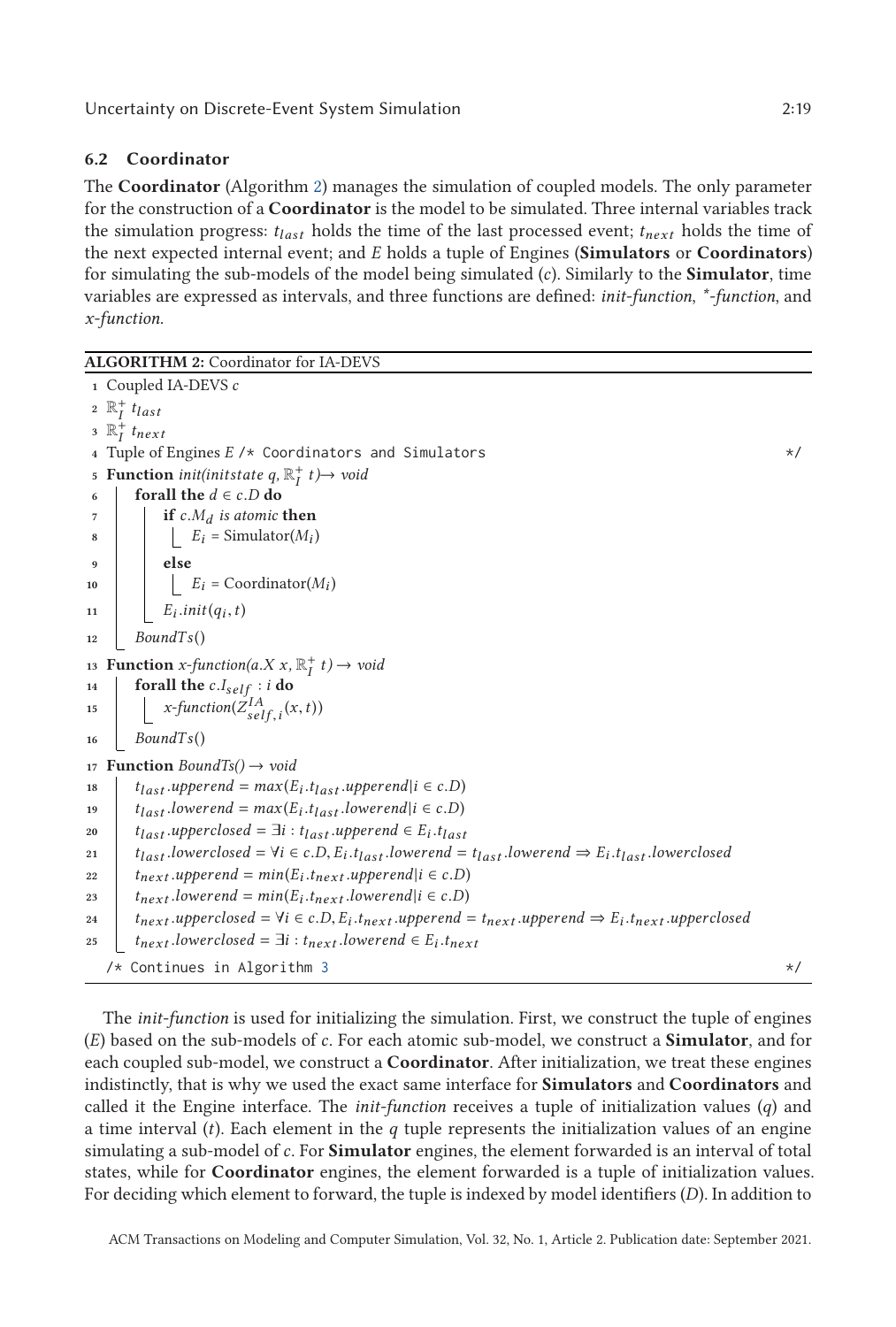<span id="page-19-0"></span>**ALGORITHM 3:** Coordinator for IA-DEVS Continuation

```
1 Function *-function(\mathbb{R}_I^+ t)\rightarrow Optional < a.Y >
 2 List of Engines Imminents
 3 Imminents = d/d \in c.D, E_d.next \cap t \neq \emptyset sorted by \ll_{\mathbb{R}^+}<br>Interval of \mathbb{R}^+ limit
              4 Interval of R+ limit
 5 \parallel limit = f irst(Imminents).t<sub>next</sub> ∩ t<br>6 if \exists i \forall k \exists \text{pl} i \in \text{Imminents}, k \in E; t<sub>n</sub>
 6 if \exists i \forall k \exists p | i \in \text{Imminents}, k \in E_i.t_{next}, p \in E_{first}(\text{imminents}) \cdot t_{next}, p \le k \text{ then}<br>
\exists i \text{ limit } \text{subp} \in E_i.t_{next}. \text{lower} \neq 07 \begin{array}{c} \n\mathbf{1} & \text{limit.} \n\text{upperend} = E_i \cdot \mathbf{1} \cdot \mathbf{1} \text{ lowerend}8 if E_i .lowerclosed then<br>i limit - \{E_i .lowerer
                             limit - {E<sub>i</sub>}.lowerend}10 if limit.lowerend = limit.upperend ∧ limit.closed then<br>
11 b Engine E_{next} = c.SELECT({E<sub>i</sub>|i ∈ Imminents ∧ E<sub>i</sub>.j
11 Engine E_{next} = c.SELECT({E_i | i \in Imminents \land E_i.t_{next} \cap limit \neq \emptyset})<br>
if limit ≠ E_{next}t<sub>next</sub> then
\begin{array}{|c|c|c|c|}\n\hline\n\textbf{12} & \textbf{if } \textit{limit} \neq E_{next} \cdot t_{next} \textbf{then} \\
\hline\n\textbf{13} & \textbf{FORK}\n\end{array}13 FORK
14 On Child
15 E<sub>next</sub> .t<sub>next</sub> = E<sub>next</sub> .t<sub>next</sub> – limit<br>16 eturn this *-function(t)
                                       16 return this.*-function(t)
\begin{array}{c|c} \n\hline\n\text{17} & \text{c.} \n\end{array} Y = \text{route}(E_{next}, limit)<br>
18 b c.Y y = \text{route}(E_{next}, limit)18 BoundTs()
19 return y
20 forall the \{i | i \in \text{Imminents} \land E_i \cdot t_{next} \cap \text{limit } \neq \emptyset\} : i \textbf{ do}21 FORK
22 On Child
\begin{array}{c|c} \n\text{23} & c.Y \text{ } y = route(E_i, limit) \\
\text{34} & \text{Boundary} \\
\end{array}24 BoundTs()
25 return y
26 i i i ∀i|i ∈ Imminents ⇒ E_i .t<sub>next</sub> − limit ≠ 0 then<br>27 i forall the {i|i ∈ Imminents} do
                      forall the \{i | i \in \text{Imminents}\} do
28 E<sub>i</sub> .t<sub>next</sub> = E_i .t<sub>next</sub> – limit</sub>
29 else
30 EXIT
31 Function \text{route}(\text{Engineering } e, \text{Interval } \mathbb{R}^+ \text{ } t) \rightarrow \text{Optional} < a.Y > 32 \downarrow \quad y = e, \text{*-function}(t)32 y = e^{x^2}-function(t)<br>33 forall the \{x | x \in c\}53 forall the \{r | r \in c.I_i\} : r do<br>F<sub>r</sub> x-function(Z_i^{\{A\}}(u,t)\begin{cases}\nE_r \cdot x \text{-} function(Z_{i,r}^{IA}(y, t)) \\
\text{if } \text{colf } \in I \text{, then}\n\end{cases}35 if self \in I_i then
\left\{\begin{array}{c} \mathbf{return } Z_{i, self}^{IA}(y) \end{array}\right\}37 else
38 return nil
```
the initialization values, every engine receives the time interval parameter (*t*). After every engine is initialized, the time values are set using the helper function *BoundTs*.

*BoundTs* function collects the *tlast* and *tnext* intervals from all elements in *E* and constructs a single interval for each variable. The *tlast* is set to an interval containing the most recent *tlast*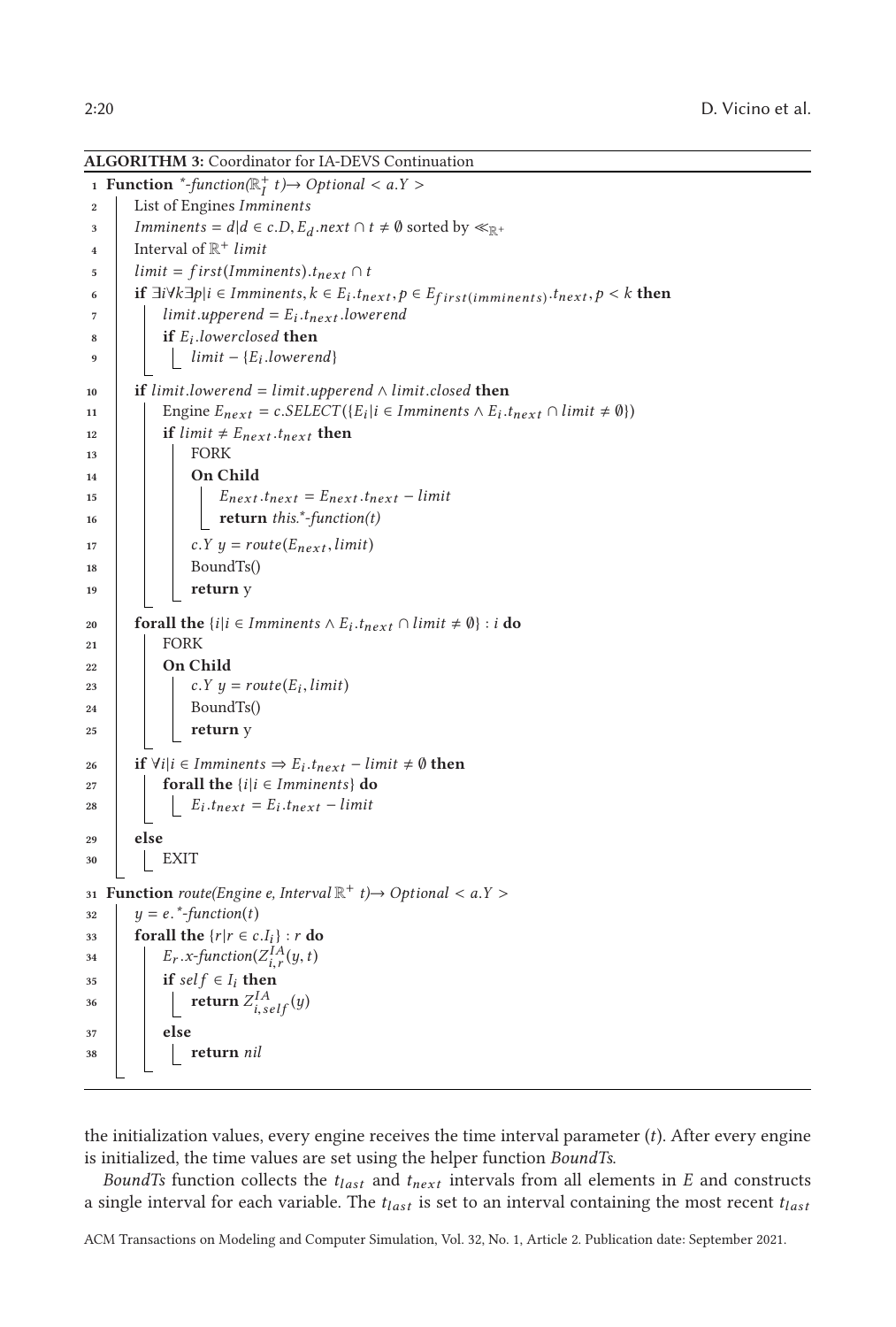For coupled models, we do not define timebound functions as in atomic models. We do not want to extend the calculated set of values obtained by *E* elements after resolving competing scenarios, because those scenarios could be reintroduced. Also, we know that all resulting intervals are representable, given the ends are ends of those represented already in *E* elements.

The *\*-function* advances the simulation when an internal event is scheduled. First, we find the imminent engines, which are engines from *E* candidate executing its *\*-function* inside the *t* interval passed as a parameter. We keep the list of imminent models sorted by applying  $\ll$  to the engines'  $t_{next}$ . The  $\ll$  function sorts intervals first by the lowest value in each set, and when the lowest value is the same, it sorts by the higher value contained in each set. Once the imminent model is chosen, we define a *limit* variable setting the interval of event times that we can advance the simulation in a single step. This interval is chosen by removing all the event times described by *tnext* intervals starting later than the first interval in the list and restricting the upper-end to be as most as the lowest of the intervals starting at the same time as the first engine's *tnext* of the list of imminent engines.

If the limit interval is punctual, we use *SELECT* to decide which engine to advance first. If the punctual *limit* interval is included in the *tnext* of the engine is advanced, we branch simulation for this case, and the case where the interval does not include this particular point. Else, we advance without branching. If the *limit* interval is not punctual, we branch the simulation in as many cases as imminent engines we got on the list. In each branch, we advance simulation by a different engine first. In both cases, punctual and non-punctual *limit* intervals, the output from the imminent is routed using *x-function* to other models accordingly to the coupling definitions described by *I* and  $Z^{I_4}$ . Finally, if the model is an influencer of *self*, we use the corresponding  $Z^{I_4}$  function to return the interval of*Y* values or return nothing (empty Optional). After the simulation advances in all elements of *E* requiring it, the *BoundTs* function is used to obtain the new intervals for  $t_{last}$  and  $t_{next}$ .

The *x-function* processes external events. In case an external event is received by a **Coordinator**, we review the set of influenced  $(I)$  and use the computed  $Z^{IA}$  to make necessary transformations and route the event to the engines in *E* requiring it by calling *x-function* for each of them. After all engines processed the events sent for processing, we use the *BoundTs* function to set  $t_{next}$  and  $t_{last}$ .

We apply *BoundTs* functions after each of the operations. This is to enable modelers to use flexible data types that may not be closed under addition, for example, in Floating Point adding two values in the domain may approximate the result to a value close to its arithmetic result. For those datatypes, when adding *tnext* to*TA*, if the results need to be approximated for the interval borders we use the *BoundT s* function to guarantee that the borders are approximated in the directions that include all the values required.

#### **6.3 Root Coordinator**

**Root Coordinator**, the main-loop of the simulation, uses two variables, one to hold the reference to a **Coordinator** of the topmost coupled model (*E*), usually called top-model, and the other to keep track of current time as an interval (*tcurrent* ).

The **Root Coordinator** has a single function called *simulate*, which uses three parameters, the top coupled model (*c*), the initialization values tuple (*q*), and the initial time of the simulation (*t*). First, a **Coordinator** is created for*c* and assigned to the variable *E*. Second, *q* and *t* are forwarded to *E* for initialization, and *tcurrent* is set to *E*'s *tnext* value. Finally, the simulation loops calling *E*'s *\*-function* with *tcurrent* and advancing *tcurrent* to *E*'s *tnext* value until it reaches a passive state  $(t_{current} = \emptyset).$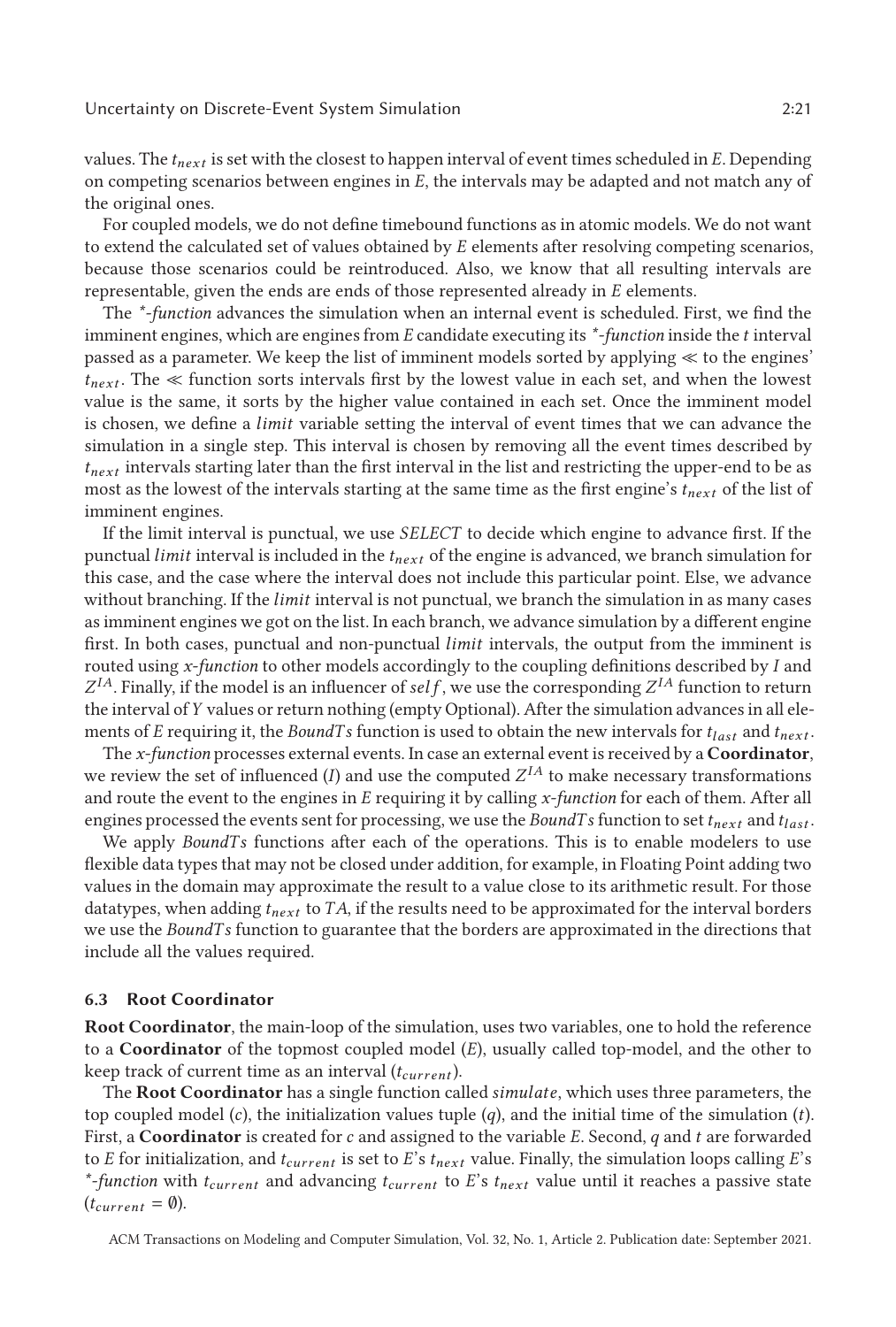# <span id="page-21-0"></span>**7 CASE STUDY**

In this section, we present the steps for generating behavior trajectories for the example model described in previous sections using the algorithms proposed.

## **7.1 Derived Model Functions**

First, we need to obtain the derived functions for both atomic models and the top coupled model. For this purpose, we apply the functions provided in Section [4](#page-10-0) to the definitions provided in each example in Section [5.](#page-14-0)

The functions derived for the *Generator<sub>IA</sub>* model are as follows:

 $\Delta_{int}(s) = \Theta(\delta_{int}(s), S_{lowerebound}, S_{upperbound})$  ∴  $\Delta_{int}(s) = \Theta(\{0\}, S_{lowerebound}, S_{upperbound})$ ,  $\therefore$   $\Delta_{int}(s) = [0, 0],$ 

 $\Delta_{ext}(q, x) = \Theta(\delta_{ext}(q, x), S_{lowerbound}, S_{upperbound})$  where  $\delta_{ext}(s) = \{(s + e)|s \in q. state \wedge e \in S_{\text{part}}\}$ *<sup>q</sup>*.*time*},

 $\Lambda(s) = \Theta(\lambda(s), Y_{lowerbound}, Y_{upperbound})$  ∴  $\Lambda(s) = \Theta(\{1, 2\}, Y_{lowerbound}, Y_{upperbound})$  ∴  $\Lambda(s) =$ [1, 2]

$$
TA(s) = \begin{cases} \emptyset & \text{if } (ta(s) = \emptyset) \\ \Theta(ta(s), T_{lowerbound}, T_{upperbound}) & \text{otherwise} \end{cases}
$$

where  $ta(s) = \{(l - e)| l \in [997, 1005] \text{ ms} \land e \in s\}$ <br>The functions derived for the *Processory*, mode

The functions derived for the *Processor<sub>IA</sub>* model are as follows:

 $\Delta_{int}(s) = \Theta(\delta_{int}(s), S_{lowerebound}, S_{upperbound})$  where  $\delta_{int}(s) = \{\langle 0, \text{dequeue}(k, QJ) \rangle | k \in s\}$ 

 $\Delta_{ext}(q, x) = \Theta(\delta_{ext}(q, x), S_{lowerbound}, S_{upperbound})$  where  $\delta_{ext}(q, x) = \{(0, queue(k.state.QJ,$  $x$ )| $k \in q \wedge k$ .state.QJ.size = 0}  $\cup$  { $\langle k$ .state.TOCJ – k.elapsed, queue(k.state.QJ, x))| $k \in q \wedge$  $k.state.QJ \neq \emptyset$ 

$$
\Lambda(s) = \Theta(\lambda(s), Y_{lowerebound}, Y_{upperbound}) \text{ where } \lambda(s) = \{k.QJ.first | k \in s\}
$$
\n
$$
TA(s) = \begin{cases} \n0 & \text{if } (ta(s) = 0) \\ \n\Theta(ta(s), T_{lowerbound}, T_{upperbound}) & \text{otherwise} \n\end{cases}
$$
\nwhere  $ta(s) = \begin{cases} \n\{k.TOCJ | k \in s\} & \text{if } \nexists q | q \in s \land q.QJ = 0 \\ \n\{\infty^+\} \cup \{k.TOCJ | k \in s \land k.QJ \neq 0\} & \text{otherwise} \n\end{cases}$ \nThe derived  $Z^{IA}$  for the top model are:

For each  $d \in D$ ,  $M_d$  is a IA-DEVS model, for each  $d \in (D \cup self)$ ,  $I_d$  is the influencer set of *d* : *I*<sup>*d*</sup> ⊆ (*D* ∪ *self*), *d* ∉ *I*<sup>*d*</sup> and for each *i* ∈ *I*<sup>*d*</sup>, *Z*<sup>*AI*</sup><sub>*d*</sub> is defined as

$$
Z_{i,d}^{AI}(x) = \begin{cases} \{(a,b) + c | a = Y_{lowerbound}(c), b = Y_{upperbound}(c)\} & \text{if } d = self \\ \{(a,b) + c | a = M_d.X_{lowerbound}(c), b = M_d.X_{upperbound}(c)\} & \text{otherwise} \end{cases}
$$

where  $c = Z_{i,d}(x)$ <br>Applying to each case in the UA-DEVS coupled model definition of *Z* we obtain:  $Z_{G_i,P}^{IA}(v) =$ <br> $(Z_i, P, Y_j, \ldots, P, Y_j, \ldots, P, Y_j, \ldots, P, Y_j, \ldots, P, Y_j, \ldots, P, Y_j, \ldots, P, Y_j, \ldots, P, Y_j, \ldots, Y_j, \ldots, Y_j, \ldots, Y_j, \ldots, Y_j, \ldots, Y_j, \$  $\Theta({i}, P.X_{lowerbound}, P.X_{upperbound}) = [i, i],$  where i in {1, 2, 3, 4},  $Z_{P, self}^{IA}(v) = (Y_{lowerbound}(v), Y_{1}, Y_{2}, Y_{2}, Y_{3}, Y_{4}, Y_{5}, Y_{6}, Y_{7}, Y_{8}, Y_{9}, Y_{10}, Y_{11}, Y_{12}, Y_{13}, Y_{14}, Y_{15}, Y_{16}, Y_{17}, Y_{18}, Y_{19}, Y_{10}, Y_{11}, Y_{12}, Y_{13}, Y_{14}, Y_{15}, Y_{16}, Y_{17}, Y_{18}, Y_{19}, Y_{10}, Y_{11$  $Y_{\mu\nu\rho\sigma\sigma}$ *z* $(v)$  + *v*.

## **7.2 Initialization**

We define the initialization values provided to the top coupled model as a tuple of initialization values for each subcomponent. Each generator starts with a sequential state interval of  $[0, 0]$ , and a time interval of [0, 0]*ms*. The Processor starts with an empty queue and with no scheduled internal transition. Formally, we write  $C_{init} = \langle G1_{init}, G2_{init}, G3_{init}, G4_{init}, P_{init} \rangle$  where:

$$
G1_{init} = G2_{init} = G3_{init} = G4_{init} = \langle [0, 0], [0, 0] \rangle, \text{ and } P_{init} = \langle \underbrace{[(0, 0), [0, 0], \dots, [0, 0]}_{state} \rangle, \underbrace{0, 0, 0, \dots, [0, 0]}_{state} \rangle, \underbrace{0, 0, \dots, [0, 0]}_{time}
$$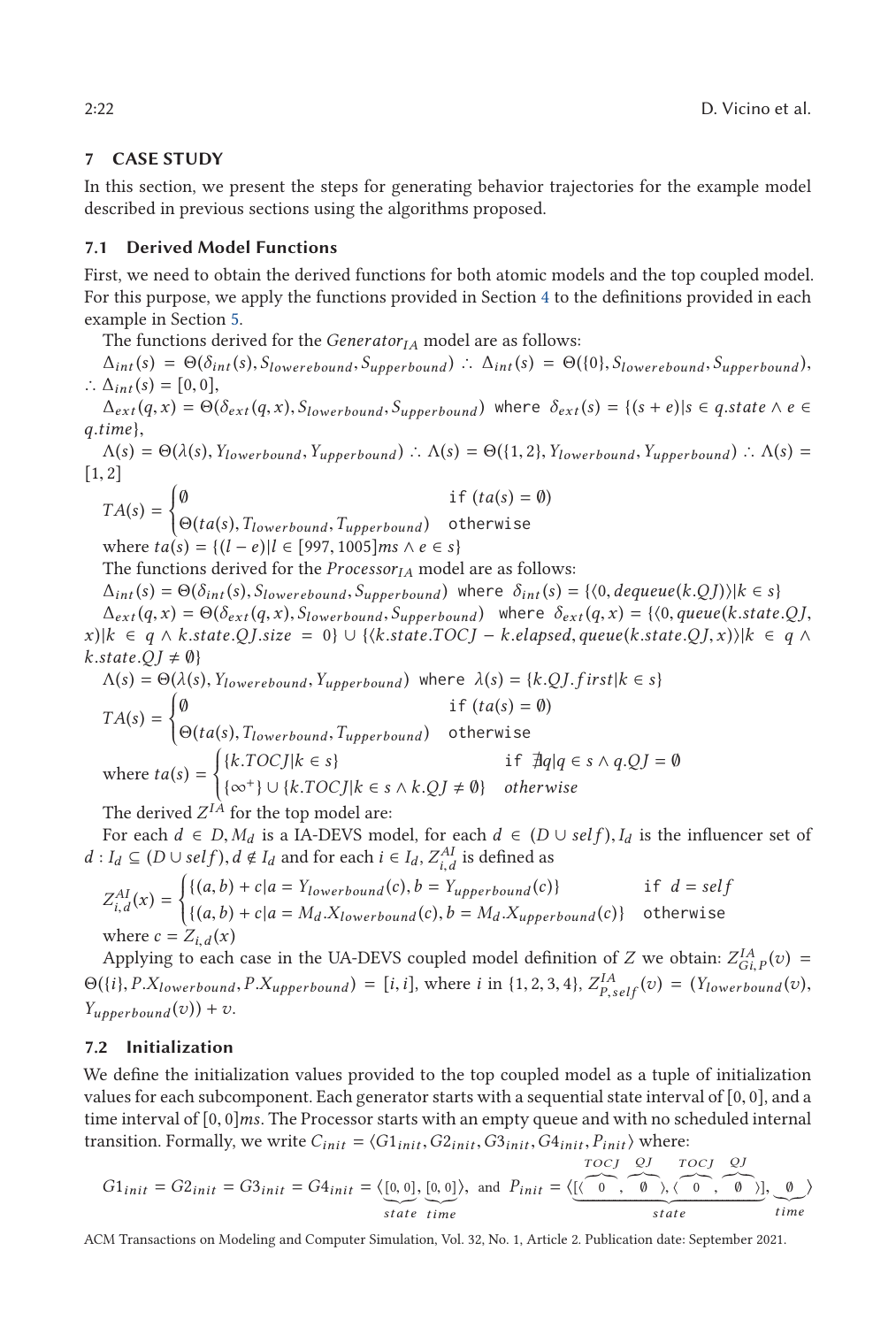| $[\langle 0, \emptyset \rangle, \langle 0, \emptyset \rangle]$<br>[0,0]<br>[0,0]<br>[0,0]<br>[0, 0]<br>state<br>$[0,0]$ ms<br>$[0,0]$ ms<br>$[0,0]$ ms<br>$[0,0]$ ms<br>$[0,0]$ ms<br>$t_{last}$ |                   | GI                | G2                | G3                | (i4               |  |
|--------------------------------------------------------------------------------------------------------------------------------------------------------------------------------------------------|-------------------|-------------------|-------------------|-------------------|-------------------|--|
|                                                                                                                                                                                                  |                   |                   |                   |                   |                   |  |
|                                                                                                                                                                                                  |                   |                   |                   |                   |                   |  |
|                                                                                                                                                                                                  | $t_{\text{next}}$ | $[997, 1,005]$ ms | $[997, 1,005]$ ms | $[997, 1,005]$ ms | $[997, 1.005]$ ms |  |

Table 1. Simulators Variables After Initialization

#### **ALGORITHM 4:** Root Coordinator for IA-DEVS

**<sup>1</sup>** Coordinator *E* 2  $\mathbb{R}^+_I$  *t*<sub>current</sub> /\* Current time  $\forall$ **3 Function**  $\mathit{simulate}(Coupled\ c,\ \mathit{initstate}\ q,\mathbb{R}_I^+\ t) \rightarrow \mathit{void}$ 4  $E = Coordinate(c)$  $\begin{aligned}\n\overline{\phantom{a}} &\phantom{a}5 &\phantom{a}E.init(q,t) \\
\overline{\phantom{a}} &\phantom{a}t_{current} \end{aligned}$  $\begin{array}{c} \n\text{6} \\
\text{7} \\
\text{while } t_{\text{current}} \neq \emptyset\n\end{array}$ *while*  $t_{current} \neq \emptyset$ 8  $\begin{array}{c} \n\text{B} \\
\text{B} \\
\text{f} \\
\text{f} \\
\text{f} \\
\text{f} \\
\text{f} \\
\text{f} \\
\text{f} \\
\text{f} \\
\text{f} \\
\text{f} \\
\text{f} \\
\text{f} \\
\text{f} \\
\text{f} \\
\text{f} \\
\text{f} \\
\text{f} \\
\text{f} \\
\text{f} \\
\text{f} \\
\text{f} \\
\text{f} \\
\text{f} \\
\text{f} \\
\text{f} \\
\text{f} \\
\text{f} \\
\text{f} \\
\text{f} \\
\text{f} \\
\text{f} \\
\text{f} \\
\text{f}$  $t_{current} = E.t_{next}$ 

Following, we show how to initialize a model*C* with the values*Cinit* . First, the **Root Coordinator** initializes the variables as described in Algorithm 4. A **Coordinator** (*E*) is defined for model *C* and its *init-function* is called with *Cinit* and initial time (*t*) parameters. In the *init-function* of the Coordinator Algorithm [2,](#page-18-0) the **Coordinator** will create engines (**Coordinators** or **Simulators**) for each sub-model and forward each initialization element to the corresponded subcomponent's engine. When an init message is forwarded to a **Simulator**, Algorithm [1,](#page-17-0) the state is assigned to the internal variable *state*, the time component of the init is assigned to the *tlast* variable, and the value of the  $t_{next}$  variable is computed as the addition of *TA* to  $t_{last}$ . The passed *t* value represents the current time of the simulation and its only used for validation purposes by checking that it is always between *tlast* and *tnext* for every initialized model. After all sub-models' engines of a **Coordinator** complete their initialization, the *BoundT s* function is used to set the **Coordinators'** *tlast* and *tnext* values. Finally, the *tnext* value of the **Coordinator** of the top model (*E*) is assigned as *tcurrent* in the **Root Coordinator**.

Table 1 shows the values on the local variables for the **Simulator** of each atomic model at the end of the initialization.

In addition to the variables in the **Simulators**, the **Coordinator** sets  $t_{last}$  to  $[0, 0]$ *ms* and  $t_{next}$ to [997, 1,005]*ms* using the *BoundT s* function. Similarly, the **Root Coordinator** sets *<sup>t</sup>current* to [997, 1,005]*ms*.

#### **7.3 Advancing Simulation**

After initialization is completed, the **Root Coordinator** iteratively advances the simulation. At each step, the *\*-function* of the top-level **Coordinator** (*E*) is called to simulate the events of the current time (*tcurrent* ), which is then updated with the new *tnext* of the **Coordinator**.

In the **Coordinator**, a set of imminent engines is chosen, in this case, the **Simulators** of all the Generators. Using the first imminent and the current time, an advance *limit* is defined. The *limit* has the role of preventing advancing when we have conflicting events. A conflict would be produced when two or more events occur within non-equal overlapping intervals on the timeline. When this happens, the *limit* is used to break the intervals in smaller cases where intervals fully overlap, or they do not overlap at all. In this example, all imminent have fully overlapped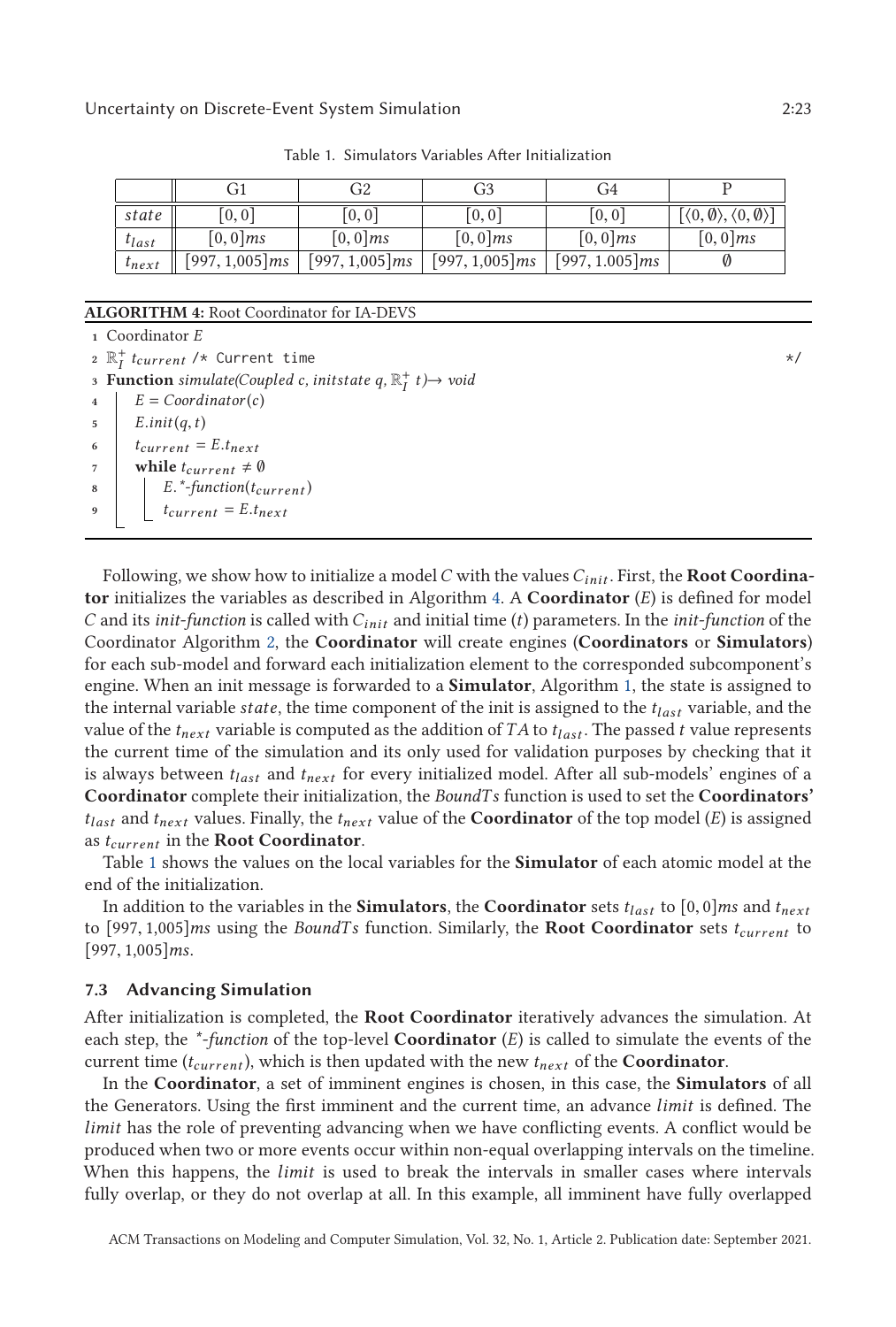|                   | Gil               | G2         | G3         | G4         |                                                                                                       |
|-------------------|-------------------|------------|------------|------------|-------------------------------------------------------------------------------------------------------|
| state             | [0,0]             | [0,0]      | [0,0]      | [0,0]      | $[\langle 0,\langle 1\rangle\rangle,$                                                                 |
|                   |                   |            |            |            | $\langle 0,\langle 1\rangle \rangle$                                                                  |
| $t_{last}$        | $[997, 1,005]$ ms | $[0,0]$ ms | $[0,0]$ ms | $[0,0]$ ms | $[997, 1,005]$ ms                                                                                     |
| $t_{\text{next}}$ |                   |            |            |            | $[1,994, 2,010]$ ms   $[997, 1,005]$ ms   $[997, 1,005]$ ms   $[997, 1,005]$ ms   $[1,247, 1,255]$ ms |

Table 2. **Simulators** Variables After First Step of Simulation when Advancing G1's **Simulator** First

Table 3. **Simulators** Variables After Four Steps in G1-G2-G3-G4 Branch

| [0,0]<br>[0, 0]<br>[0,0]<br>[0,0]<br>state<br>$[997, 1,005]$ ms<br>$[997, 1,005]$ ms<br>[997, 1,005] <i>ms</i><br>$[997, 1,005]$ ms<br>$t_{last}$ | ( † 1               | G <sub>2</sub>      | G3                  | G <sub>1</sub> 4    |                                                   |
|---------------------------------------------------------------------------------------------------------------------------------------------------|---------------------|---------------------|---------------------|---------------------|---------------------------------------------------|
|                                                                                                                                                   |                     |                     |                     |                     | $\langle 0, \langle 1, 2, 3, 4 \rangle \rangle$ , |
|                                                                                                                                                   |                     |                     |                     |                     | $\langle 0, \langle 1, 2, 3, 4 \rangle \rangle$   |
|                                                                                                                                                   |                     |                     |                     |                     | $[997, 1,005]$ ms                                 |
| $t_{\text{next}}$                                                                                                                                 | $[1,994, 2,010]$ ms | $[1,994, 2,010]$ ms | $[1,994, 2,010]$ ms | $[1,994, 2,010]$ ms | $[1,247, 1,255]$ ms                               |

occurrence intervals ([997, 1,005]*ms*), which also overlap with the current time. Then the limit is the occurrence of them all ([997, 1,005]*ms*).

In lines 10–19 of the **Coordinator**'s *\*-function*, Algorithm [3,](#page-19-0) we advance the simulation for scenarios where the interval of event times is punctual, meaning having a single value. In this example, we do not run these lines because the interval been evaluated is not punctual.

The rest of the function forks the simulation to have a branch for each imminent engine advancing inside the *limit*. In each branch, a different engine is treated as imminent. The imminent' s *\*-function* is called in the sub-engines until we reach a **Simulator**. The **Simulator**'s *\*-function*, Algorithm [1,](#page-17-0) uses the Λ function to produce an output, the Δ*int* function to advance to the following sequential state, and the *TA* to compute the new *tnext* . The output is routed to the influenced engines using the  $Z^{IA}$  and the influencee's *x*-function.

In this example, the **Coordinator** creates four similar simulation branches. Table 2 shows the variables of the branch when *G1* is chosen to be executed first. There is no conflict in the changes to the variables, as the Processor queued a message that will be output after all generators advance.

For each branch, the process is repeated three more times where the other generators are also queuing and advancing similarly to the first one. After four simulation steps, we have 24 branches, each with a different permutation of inputs to the Processor. In Table 3, we show the variables of the branch were generators advanced in order *G*1, *G*2, *G*3, *G*4.

Afterward, the *<sup>t</sup>next* variable in the **Root Coordinator** is set to [1,247, 1,255]*ms*. This matches the time to advance the simulation on the Processor. Then, the **Root Coordinator** calls the *\* function* of the coupled model, which forwards the call to the Processor, which, being the only imminent model, has no special restriction applied by limit.

The *\*-function* on the Processor **Simulator** first applies the Λ function and obtains the output set. The output set will output the first process that was queued, which depends on the current branch history. In the case of executing models in the order *<sup>G</sup>*1, *<sup>G</sup>*2, *<sup>G</sup>*3, *<sup>G</sup>*4, *<sup>P</sup>*, the output is [1, 1]. Then, a new state is obtained using the Δ*int* function. The new state sets the TOCJ component to 0 and dequeues the first job in *QJ* obtaining  $[\langle 0, \langle 2, 3, 4 \rangle \rangle, \langle 0, \langle 2, 3, 4 \rangle \rangle]$ . Finally,  $t_{last}$  is assigned the current time [1,247, 1,255]*ms* and *<sup>t</sup>next* is computed using the *TA* function and set to [1,497, 1,505]*ms*.

Finally, the output interval obtained is returned to the **Coordinator**.

Back in the **Coordinator**, the value is routed using the  $Z^{IA}$  functions. In this case, the output is routed to as a coupled model output.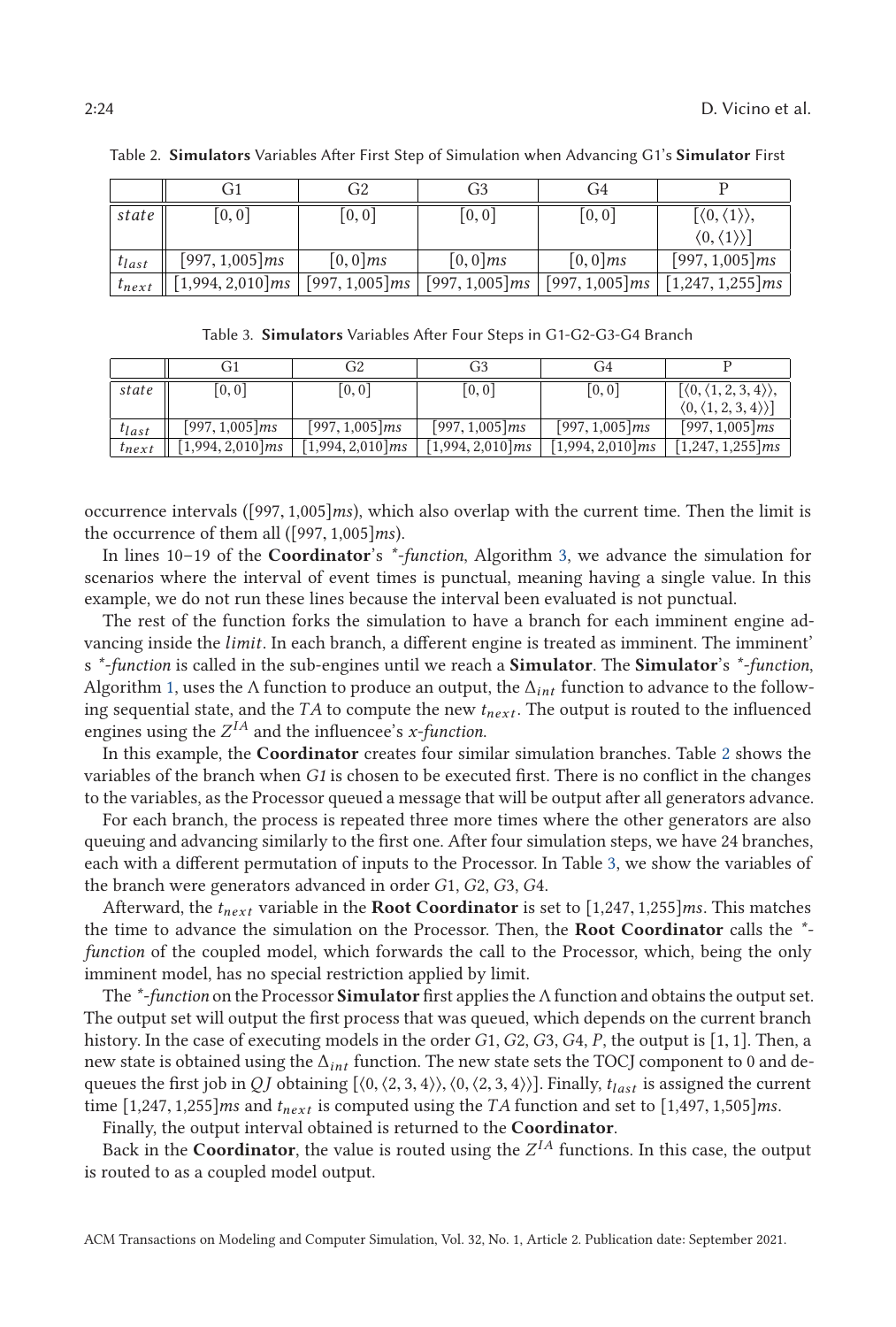|            | $\binom{1}{1}$    | G <sub>2</sub>    | G <sub>3</sub>         | ( † 4  |                                                                                                                        |
|------------|-------------------|-------------------|------------------------|--------|------------------------------------------------------------------------------------------------------------------------|
| state      | [0, 0]            | [0, 0]            | [0, 0]                 | [0, 0] | $[(0, \langle 4 \rangle), \langle 0, \langle 4 \rangle)]$                                                              |
| $t_{last}$ | $[997, 1,005]$ ms | $[997, 1,005]$ ms | [997, 1,005] <i>ms</i> |        | $\left  \right.$ [997, 1,005]ms $\left  \right.$ [1,747, 1,755]ms $\left  \right.$                                     |
|            |                   |                   |                        |        | $\frac{1}{n_{\text{text}}}$ [[1,994, 2,010]ms [[1,994, 2,010]ms [[1,994, 2,010]ms [[1,994, 2,010]ms [[1,997, 2,005]ms] |

Table 4. **Simulators** Variables After Seven Steps in G1-G2-G3-G4-P-P-P Branch

Table 5. **Simulators** Variables After Eight Steps in G1-G2-G3-G4-P-P-P-Nothing Branch

|            |                                                                                                                               | G <sub>2</sub>                                                                | G3    | (i4    |                                                               |
|------------|-------------------------------------------------------------------------------------------------------------------------------|-------------------------------------------------------------------------------|-------|--------|---------------------------------------------------------------|
| state      | [0, 0]                                                                                                                        | [0, 0]                                                                        | [0,0] | [0, 0] | $[(250, \langle 4 \rangle), \langle 250, \langle 4 \rangle)]$ |
| $t_{last}$ |                                                                                                                               | $[997, 1,005]$ ms   $[997, 1,005]$ ms   $[997, 1,005]$ ms   $[997, 1,005]$ ms |       |        | $[1,747, 1,755]$ ms                                           |
|            | $\frac{t_{next}[[1,997,2,010]ms][1,997,2,010]ms[[1,997,2,010]ms][1,997,2,010]ms]}{t_{next}[[1,997,2,010]ms[[1,997,2,010]ms]}$ |                                                                               |       |        | $[1,997, 2,005]$ ms                                           |
|            |                                                                                                                               |                                                                               |       |        |                                                               |

The *tnext* is set to the value obtained in the Processor for both the **Coordinator** and the **Root Coordinator**, and the next two steps of simulation advance in an analogous way to obtain the variables shown in Table 4.

At this point, all branches reach a similar conflicting state, where the Processor is expected to output the last previously queued job at [1,997, 2,005]*ms*, and all the generators are trying to queue new jobs at [1,994, 2,010]*ms*. This is the first conflict that will need slicing the intervals using the *limit* variable to cover all the possible scenarios.

We start the iteration at the **Root Coordinator** with a *<sup>t</sup>current* of [1,994, 2,005]*ms*, which corresponds to the start of the generators' *tnext* interval and the end of the Processor's *tnext* interval obtained by *BoundT s* in the previous simulation step. The *\*-function* of the **Coordinator** is called and the *limit* is set to [1,994, 1,997)*ms*. Then, the simulation is branched into five scenarios, one per Generator that could be advanced plus one for the case none of them advance. In total, we have now 120 branches being explored. However, many of the branches have equal values in all the variables and could be merged to avoid recalculations. For example, from our 120 branches, only 20 are different.

In all branches' next step of the simulation, the *tnext* of the **Root Coordinator** matches the [1,997, 2,005]*ms* from the Processor's **Simulator**. In particular, the case in which none of the models advanced its variables is assigned as showed in Table 5.

Here, the next step produces a conflict between the five simulators. The *limit* is set to [1,997, 2,005]*ms* matching the Processor's *<sup>t</sup>next* . Five new branches are created, each advancing a different **Simulator**. In the case a Generator advances, the next step will have the limit coming from the Processor again. In the case the Processor advances, the next step will have a conflict between the four generators like the one at the start of the simulation with the difference that the  $t_{next}$  interval will be smaller ([1,997, 2,010]*ms*) than the initial one ([1,995, 2,010]*ms*).

# **7.4 Results Discussion**

By following different branches, we can observe some characteristics from the possible behaviors of the model. First, we can see that the four Generators will queue a job before any gets processed by the Processor. The order could be permuted, but no action from the Processor happens before the four of them are queued. Second, after three jobs are processed multiple things could occur depending on if the Processor processes the fourth job before getting a request for a new one or not. In the case the fourth job is processed before the next request, the queue gets empty. In the case a new job is queued before the fourth gets processed, we will have a queue of up to five jobs when generators send the second wave of jobs.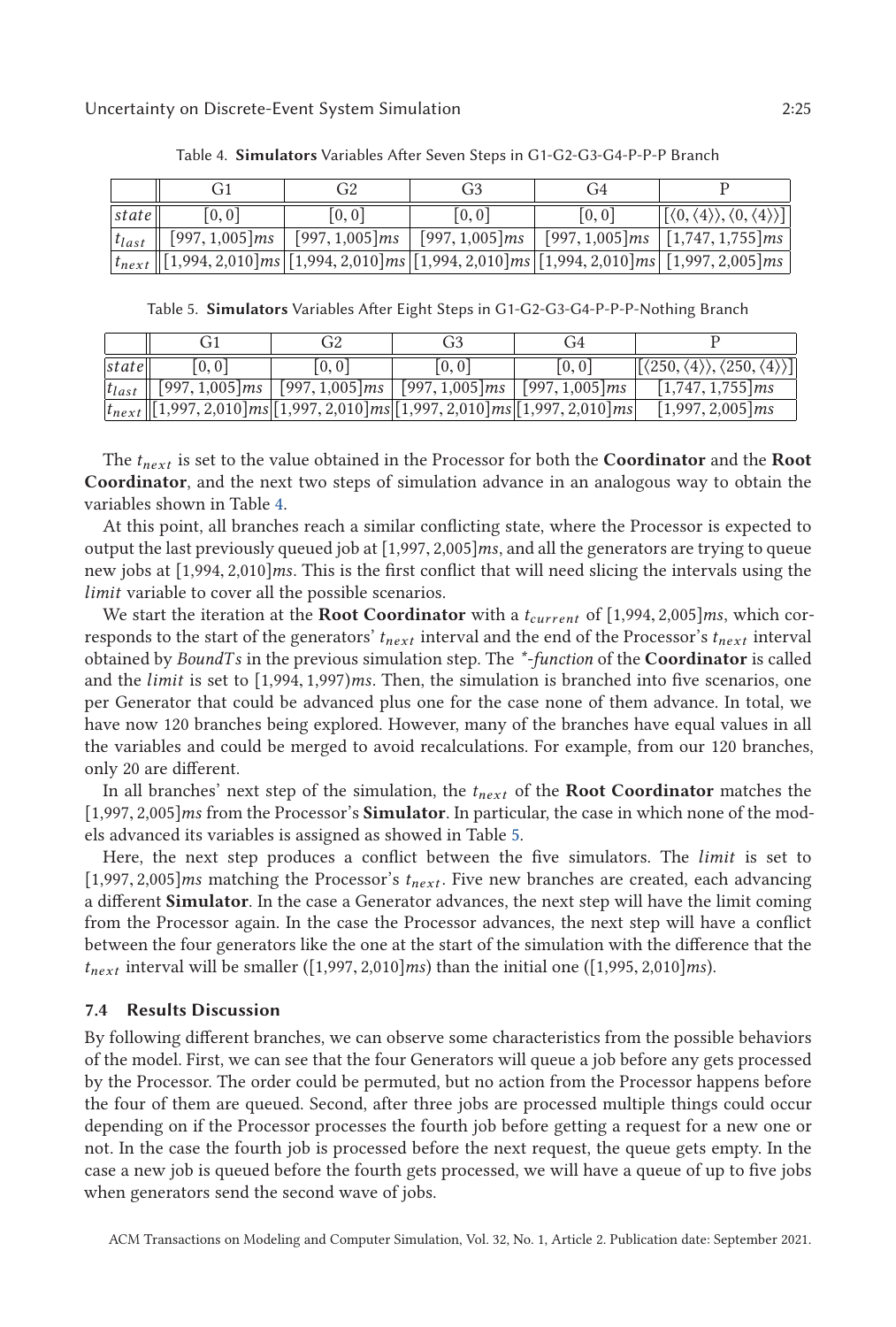<span id="page-25-0"></span>Analyzing the models and the simulation steps, we can see that the maximum size of queued jobs is a linear function of the number of job waves received, with a minimum of 0 jobs. The Simulator produces results consistent with these limits and no possibility is left uncovered by our algorithms. Each different possibility is explored in a different branch of simulation which is reflected as a set of branches in the resulting trajectories tree.

This example uses a model simple enough to be able to reason about it and validate its results. However, the method works for arbitrary complex systems composed of large networks of interconnected models.

# **8 CONCLUSIONS**

We discussed the current limitations of uncertainty propagation in Discrete-Event Systems models and proposed a formal generic specification for DES with uncertainty components named UA-DEVS inspired in DEVS. The UA-DEVS formalism captures uncertainty generation and propagation by replacing the perfectly accurate events of DEVS with events defined by sets of messages and sets of occurrences.

Advancing a single step of simulation of UA-DEVS models evaluating all combinations of states and event occurrence times could be done by finite means in trivial cases only. In general, infinite computer power is needed for processing a single simulation step. Thus, we define a second formalism for approximating UA-DEVS models in a way that they could be simulated in computers. This new formalism, IA-DEVS, approximates the sets of UA-DEVS models by intervals containing them. To achieve this, the model needs the definition of several functions not relevant to the conceptual model itself, but mandatory for its computable implementation. We introduce order and bounding functions to make the variables able to represent their values by intervals. We introduce new output transformation approximations to map between representations used by different sub-models when writing an approximation of coupled models.

We presented the algorithms to simulate the approximated models with uncertainty propagation; these algorithms guarantee that the simulation of a single step could be simulated when the model functions are computable. In addition, the algorithms guarantee that the set of generated trajectories includes all trajectories expected from the original model being approximated.

We presented a method for defining an IA-DEVS model starting from a UA-DEVS model and an example of how to capture a DEVS model as a UA-DEVS one.

In the future we propose as follows:

- Studying pruning mechanisms to remove trajectories that are not coming from the original UA-DEVS model after producing a superset of them by approximating to IA-DEVS.
- Pruning to remove repeated branches producing the same set of trajectories.
- Exploring the use of IA-DEVS as an approximation of other formalisms. For instance, to approximate DEVS models when simulated using approximated variables as Floating Point whose problems we discussed in our previous research [\[14\]](#page-26-0).
- Simulating interaction between different variants of the BitTorrent protocol in scale (swarms larger than 20k peers). This is the original problem that motivated our research project, when connecting the thousands of peers, we need to model a fully distributed system over unknown network topology (Internet) with some well-known constraints. We would also like to model asynchronous circuits and evaluate architectures for future processors.
- Studying applicability of our ideas to use PDEVS as base formalism in place of DEVS. Confluence function and bags of results introduce new challenges for the branching mechanisms.
- Defining the use of ports for input and output sets.